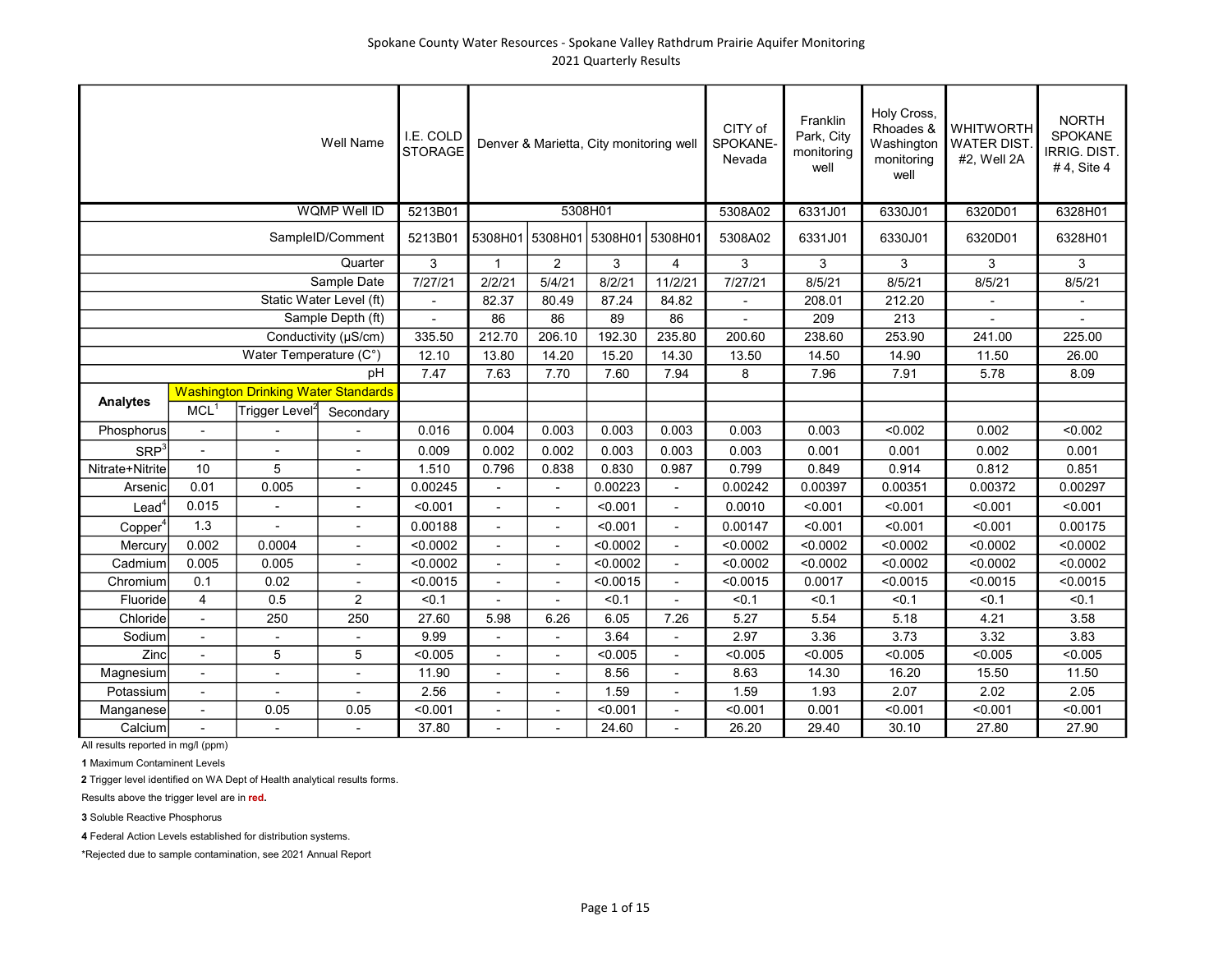|                     |                          |                                            | <b>Well Name</b>         |                          |                          |          | Fire Station Houston & Regal, No. Spokane WD |                | Trinity<br>School.<br>Adams &<br>Carlisle, City<br>monitoring<br>well | <b>NE</b><br>Community<br>Center, City<br>monitoring<br>well |                          | Hale's Ale Nested Site, east |                         |                          | Hale's Ale<br>Nested<br>Site, mid |
|---------------------|--------------------------|--------------------------------------------|--------------------------|--------------------------|--------------------------|----------|----------------------------------------------|----------------|-----------------------------------------------------------------------|--------------------------------------------------------------|--------------------------|------------------------------|-------------------------|--------------------------|-----------------------------------|
|                     |                          |                                            | <b>WQMP Well ID</b>      |                          |                          | 6327N04  |                                              |                | 5307M01                                                               | 5304G01                                                      |                          | 5311J05                      |                         |                          | 5311J07                           |
|                     |                          |                                            | SampleID/Comment         |                          | 6327N04 6327N04          |          | 6327N04 6327N04a 6327N04                     |                | 5307M01                                                               | 5304G01                                                      | 5311J05                  |                              | 5311J05 5311J05 5311J05 |                          | 5311J07                           |
|                     |                          |                                            | Quarter                  | $\overline{1}$           | $\overline{2}$           | 3        | 3                                            | $\overline{4}$ | 3                                                                     | 3                                                            | $\mathbf{1}$             | $\overline{2}$               | 3                       | $\overline{4}$           | 3                                 |
|                     |                          |                                            | Sample Date              | 2/2/21                   | 5/4/21                   | 8/5/21   | 8/5/21                                       | 11/2/21        | 8/2/21                                                                | 8/5/21                                                       | 2/2/21                   | 5/4/21                       | 8/10/21                 | 11/2/21                  | 8/10/21                           |
|                     |                          |                                            | Static Water Level (ft)  | 187.59                   | 185.40                   | 189.51   | $\blacksquare$                               | 190.26         | 144.05                                                                | 181.12                                                       | 64.63                    | 61.18                        | 69.08                   | 67.31                    | 69.32                             |
|                     |                          |                                            | Sample Depth (ft)        | 189                      | 188                      | 191      |                                              | 192            | 145                                                                   | 182                                                          | 66                       | 63                           | $\overline{70}$         | 69                       | 105.1                             |
|                     |                          |                                            | Conductivity (µS/cm)     | 466.9                    | 458.10                   | 428.90   |                                              | 422.90         | 244.30                                                                | 291.50                                                       | 323.60                   | 326.10                       | 317.60                  | 331.40                   | 316.40                            |
|                     |                          | Water Temperature (C°)                     |                          | 14.7                     | 15.00                    | 15.50    |                                              | 14.60          | 15.40                                                                 | 14.40                                                        | 11.30                    | 12.10                        | 12.20                   | 11.50                    | 12.10                             |
|                     |                          |                                            | pH                       | 7.5                      | 7.38                     | 7.60     |                                              | 7.94           | 7.78                                                                  | 7.89                                                         | 7.70                     | 7.28                         | 7.63                    | 7.73                     | 7.46                              |
| Analytes            |                          | <b>Washington Drinking Water Standards</b> |                          |                          |                          |          |                                              |                |                                                                       |                                                              |                          |                              |                         |                          |                                   |
|                     | MCL <sup>1</sup>         | Trigger Level <sup>2</sup>                 | Secondary                |                          |                          |          |                                              |                |                                                                       |                                                              |                          |                              |                         |                          |                                   |
| Phosphorus          | $\blacksquare$           |                                            |                          | 0.003                    | 0.002                    | < 0.002  | < 0.002                                      | 0.004          | 0.004                                                                 | < 0.002                                                      | 0.004                    | 0.007                        | 0.004                   | 0.003                    | 0.004                             |
| SRP <sup>3</sup>    | $\blacksquare$           |                                            |                          | 0.002                    | 0.002                    | < 0.001  | < 0.001                                      | 0.002          | 0.003                                                                 | 0.001                                                        | 0.004                    | 0.004                        | 0.002                   | 0.003                    | 0.002                             |
| Nitrate+Nitrite     | 10                       | 5                                          |                          | 3.080                    | 3.110                    | 3.070    | 2.950                                        | 2.310          | 1.060                                                                 | 1.180                                                        | 1.430                    | 1.540                        | 1.520                   | 1.460                    | 1.480                             |
| Arsenic             | 0.01                     | 0.005                                      |                          |                          |                          | 0.00154  | 0.00155                                      |                | 0.00249                                                               | 0.00249                                                      |                          | $\overline{\phantom{a}}$     | 0.00303                 |                          | 0.00320                           |
| $\text{Lead}^4$     | 0.015                    | $\blacksquare$                             | $\overline{a}$           | $\overline{\phantom{a}}$ | $\blacksquare$           | < 0.001  | < 0.001                                      | $\blacksquare$ | < 0.001                                                               | < 0.0010                                                     | $\blacksquare$           | $\blacksquare$               | < 0.001                 | $\blacksquare$           | < 0.001                           |
| Copper <sup>4</sup> | 1.3                      |                                            | $\overline{a}$           |                          | $\blacksquare$           | < 0.001  | < 0.001                                      | $\sim$         | < 0.001                                                               | < 0.00100                                                    | $\blacksquare$           | $\blacksquare$               | < 0.001                 | $\blacksquare$           | < 0.001                           |
| Mercury             | 0.002                    | 0.0004                                     | $\overline{a}$           | ٠                        | $\blacksquare$           | < 0.0002 | < 0.0002                                     | $\overline{a}$ | < 0.0002                                                              | < 0.00020                                                    | $\blacksquare$           | $\blacksquare$               | < 0.0002                | $\blacksquare$           | < 0.0002                          |
| Cadmium             | 0.005                    | 0.005                                      | $\overline{\phantom{a}}$ | ٠                        | $\overline{\phantom{a}}$ | < 0.0002 | < 0.0002                                     | $\overline{a}$ | < 0.0002                                                              | < 0.0002                                                     |                          | $\overline{\phantom{a}}$     | < 0.0002                | $\overline{\phantom{a}}$ | < 0.0002                          |
| Chromium            | 0.1                      | 0.02                                       |                          |                          | $\overline{a}$           | < 0.0015 | < 0.0015                                     | $\overline{a}$ | < 0.0015                                                              | < 0.0015                                                     | $\overline{\phantom{a}}$ | $\overline{\phantom{a}}$     | < 0.0015                | $\overline{a}$           | < 0.0015                          |
| Fluoride            | $\overline{\mathbf{4}}$  | 0.5                                        | $\overline{2}$           |                          |                          | 0.11     | < 0.1                                        | $\blacksquare$ | < 0.1                                                                 | 0.14                                                         |                          |                              | < 0.1                   | $\blacksquare$           | < 0.1                             |
| Chloride            | $\overline{\phantom{a}}$ | 250                                        | 250                      | 14.80                    | 16.20                    | 13.80    | 13.30                                        | 18.80          | 7.59                                                                  | 10.70                                                        | 8.38                     | 8.70                         | 8.44                    | 7.88                     | 8.37                              |
| Sodium              | $\blacksquare$           | $\overline{\phantom{a}}$                   | $\overline{\phantom{a}}$ | $\overline{\phantom{0}}$ | $\blacksquare$           | 18.30    | 18.50                                        |                | 4.26                                                                  | 5.71                                                         | $\blacksquare$           |                              | 5.06                    | $\blacksquare$           | 4.89                              |
| Zinc                | $\overline{\phantom{a}}$ | 5                                          | 5                        | $\blacksquare$           | $\blacksquare$           | < 0.005  | < 0.005                                      | $\sim$         | < 0.005                                                               | < 0.005                                                      | $\blacksquare$           | $\blacksquare$               | < 0.005                 | $\overline{\phantom{a}}$ | 0.012                             |
| Magnesium           | $\overline{\phantom{a}}$ | L,                                         | $\overline{a}$           | $\overline{a}$           | $\overline{\phantom{a}}$ | 25.80    | 26.10                                        | $\blacksquare$ | 11.00                                                                 | 16.60                                                        | $\sim$                   | $\blacksquare$               | 17.90                   | $\blacksquare$           | 17.70                             |
| Potassium           | $\overline{a}$           |                                            | ÷,                       |                          | $\overline{a}$           | 4.22     | 4.30                                         | $\sim$         | 1.90                                                                  | 2.23                                                         | $\blacksquare$           | $\overline{\phantom{a}}$     | 2.32                    | ÷,                       | 2.29                              |
| Manganese           | $\overline{\phantom{a}}$ | 0.05                                       | 0.05                     | ٠                        |                          | < 0.001  | < 0.001                                      | $\overline{a}$ | < 0.001                                                               | < 0.001                                                      |                          |                              | < 0.001                 | $\blacksquare$           | < 0.001                           |
| Calcium             |                          |                                            | $\mathbf{r}$             |                          |                          | 43.20    | 43.40                                        |                | 31.80                                                                 | 35.80                                                        |                          |                              | 39.70                   |                          | 39.00                             |

1 Maximum Contaminent Levels

2 Trigger level identified on WA Dept of Health analytical results forms.

Results above the trigger level are in red.

3 Soluble Reactive Phosphorus

4 Federal Action Levels established for distribution systems.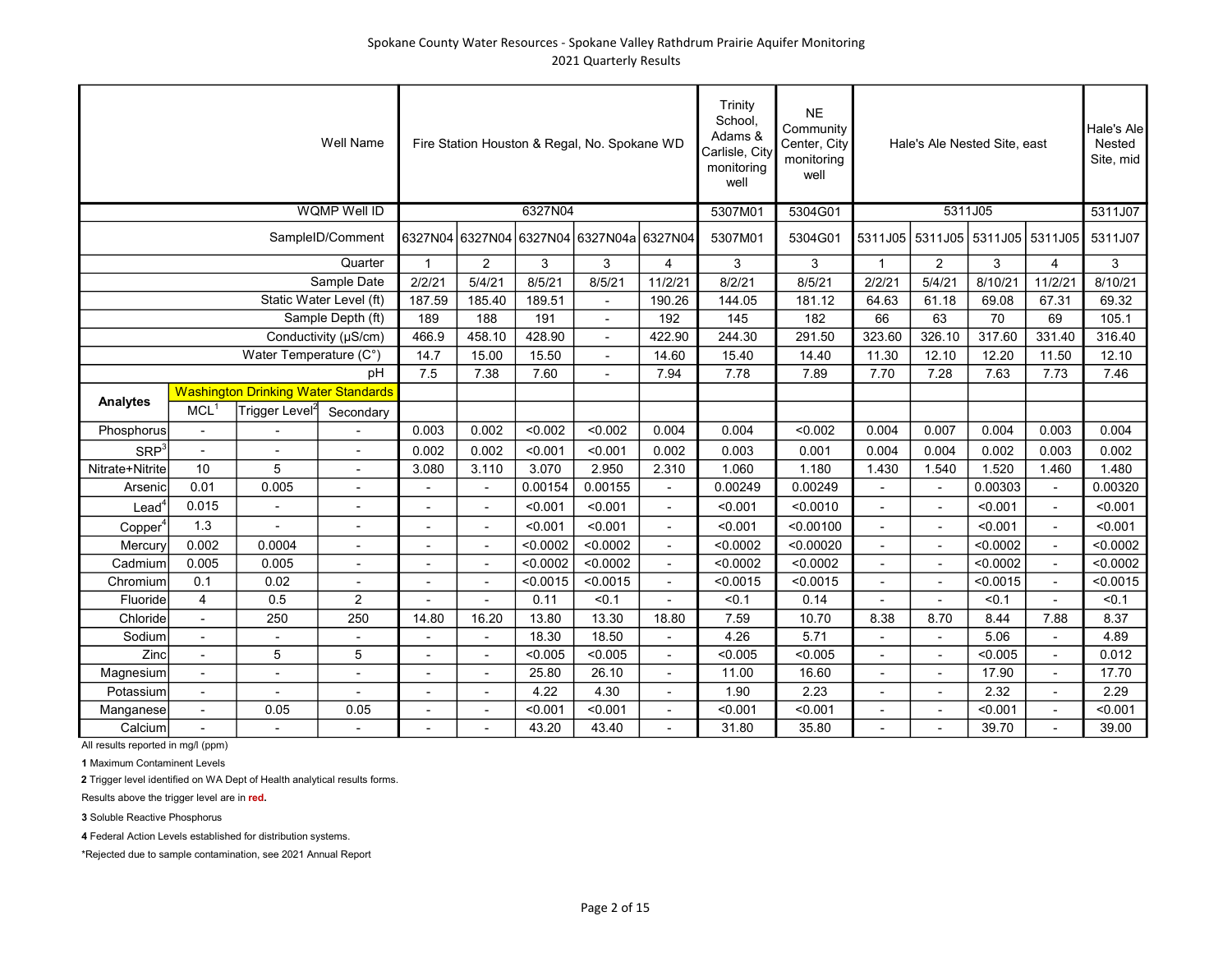|                     |                          |                                            | <b>Well Name</b>         |                          | <b>Felts Field City</b><br>monitoring well |                          | ORCHARD AVE IRRIG DIST, Site 1 |                 |                |                          | Orchard Ave Irrig<br>Dist, Site 2 Buckeye<br>& Dick | Plantes<br>Ferry Park<br>monitoring<br>well |
|---------------------|--------------------------|--------------------------------------------|--------------------------|--------------------------|--------------------------------------------|--------------------------|--------------------------------|-----------------|----------------|--------------------------|-----------------------------------------------------|---------------------------------------------|
|                     |                          |                                            | <b>WQMP Well ID</b>      |                          | 5312C01                                    |                          |                                | 5312H01         |                |                          | 5407C01                                             | 5404A01                                     |
|                     |                          |                                            | SampleID/Comment         |                          | 5312C01 5312C01 5312H01                    |                          | 5312H01                        | 5312H01 5312H01 |                | 5407C01                  | 5407C01                                             | 5404A01                                     |
|                     |                          |                                            | Quarter                  | $\overline{2}$           | 3                                          | $\mathbf{1}$             | $\overline{2}$                 | 3               | $\overline{4}$ | $\overline{2}$           | 3                                                   | 3                                           |
|                     |                          |                                            | Sample Date              | 5/4/21                   | 8/2/21                                     | 1/26/21                  | 4/27/21                        | 7/27/21         | 10/26/21       | 4/27/21                  | 7/27/21                                             | 8/10/21                                     |
|                     |                          |                                            | Static Water Level (ft)  | 58.06                    | 64.26                                      | $\overline{a}$           | $\overline{\phantom{a}}$       |                 |                |                          |                                                     | 50.09                                       |
|                     |                          |                                            | Sample Depth (ft)        | 68                       | 66                                         |                          |                                |                 |                |                          |                                                     | 109.5                                       |
|                     |                          |                                            | Conductivity (µS/cm)     | 203.40                   | 186.10                                     | 296.40                   | 313.30                         | 304.50          | 292.70         | 311.00                   | 314.60                                              | 283.7                                       |
|                     |                          | Water Temperature (C°)                     |                          | 14.00                    | 15.60                                      | 10.40                    | 13.20                          | 11.30           | 11.50          | 19.40                    | 25.40                                               | 13.90                                       |
|                     |                          |                                            | pH                       | 8.05                     | 8.06                                       | 7.83                     | 7.62                           | 7.65            | 7.87           | 7.84                     | 7.94                                                | 6.82                                        |
| <b>Analytes</b>     |                          | <b>Washington Drinking Water Standards</b> |                          |                          |                                            |                          |                                |                 |                |                          |                                                     |                                             |
|                     | MCL <sup>1</sup>         | Trigger Level <sup>2</sup>                 | Secondary                |                          |                                            |                          |                                |                 |                |                          |                                                     |                                             |
| Phosphorus          | $\overline{\phantom{a}}$ |                                            |                          | $\blacksquare$           | 0.016                                      | 0.013                    | 0.013                          | 0.013           | 0.013          | 0.007                    | 0.008                                               | 0.064                                       |
| SRP <sup>3</sup>    | $\overline{a}$           |                                            |                          |                          | 0.014                                      | 0.012                    | 0.012                          | 0.012           | 0.013          | 0.006                    | 0.007                                               | 0.046                                       |
| Nitrate+Nitrite     | 10                       | 5                                          |                          |                          | 0.808                                      | 1.490                    | 1.760                          | 1.750           | 1.410          | 1.040                    | 0.753                                               | < 0.05                                      |
| Arsenic             | 0.01                     | 0.005                                      | $\overline{\phantom{a}}$ | 0.00620                  | 0.00578                                    |                          | 0.00485                        | 0.00467         |                | $\overline{a}$           | 0.00268                                             | < 0.001                                     |
| $\text{Lead}^4$     | 0.015                    | $\blacksquare$                             | $\overline{\phantom{a}}$ | < 0.001                  | < 0.001                                    | $\blacksquare$           | < 0.001                        | < 0.001         | L,             | $\blacksquare$           | < 0.001                                             | < 0.001                                     |
| Copper <sup>4</sup> | 1.3                      |                                            | $\blacksquare$           | 0.00124                  | 0.00105                                    | $\overline{\phantom{a}}$ | < 0.001                        | 0.00123         | ÷,             | $\overline{a}$           | 0.00374                                             | 0.00846                                     |
| Mercury             | 0.002                    | 0.0004                                     | ÷,                       | < 0.0002                 | < 0.0002                                   | $\overline{\phantom{a}}$ | < 0.0002                       | < 0.0002        | L,             | ä,                       | < 0.0002                                            | < 0.0002                                    |
| Cadmium             | 0.005                    | 0.005                                      | $\overline{a}$           | < 0.0002                 | < 0.0002                                   | $\blacksquare$           | < 0.0002                       | < 0.0002        |                | $\overline{a}$           | < 0.0002                                            | < 0.0002                                    |
| Chromium            | 0.1                      | 0.02                                       |                          |                          | < 0.0015                                   | $\overline{a}$           |                                | < 0.0015        |                |                          | < 0.0015                                            | < 0.0015                                    |
| Fluoride            | 4                        | 0.5                                        | 2                        |                          | < 0.1                                      |                          |                                | < 0.1           |                |                          | < 0.1                                               | 0.26                                        |
| Chloride            | $\overline{\phantom{a}}$ | 250                                        | 250                      | $\overline{\phantom{a}}$ | 3.45                                       | 5.69                     | 6.90                           | 6.56            | 5.48           | 7.45                     | 7.18                                                | 1.88                                        |
| Sodium              | $\overline{\phantom{a}}$ | $\blacksquare$                             | $\blacksquare$           |                          | 3.64                                       | $\overline{a}$           |                                | 4.37            | $\blacksquare$ | $\overline{\phantom{a}}$ | 4.43                                                | 11.00                                       |
| Zinc                | $\blacksquare$           | 5                                          | 5                        | < 0.005                  | < 0.005                                    | $\blacksquare$           | $0.0305*$                      | 0.013           | ä,             | $\overline{\phantom{a}}$ | 0.006                                               | 0.111                                       |
| Magnesium           | $\overline{\phantom{a}}$ | $\overline{\phantom{a}}$                   |                          |                          | 7.30                                       | $\blacksquare$           |                                | 13.20           | L,             | $\overline{\phantom{a}}$ | 14.00                                               | 15.10                                       |
| Potassium           | $\blacksquare$           |                                            |                          | L,                       | 1.56                                       | $\overline{\phantom{a}}$ | ÷,                             | 2.27            | L,             | $\blacksquare$           | 2.18                                                | 6.09                                        |
| Manganese           | $\overline{\phantom{a}}$ | 0.05                                       | 0.05                     | $\blacksquare$           | < 0.001                                    | $\blacksquare$           | L,                             | < 0.001         | $\overline{a}$ | $\blacksquare$           | 0.002                                               | 0.335                                       |
| Calcium             | ÷,                       |                                            |                          |                          | 26.20                                      | $\overline{a}$           | $\blacksquare$                 | 39.20           |                |                          | 37.70                                               | 26.20                                       |

1 Maximum Contaminent Levels

2 Trigger level identified on WA Dept of Health analytical results forms.

Results above the trigger level are in red.

3 Soluble Reactive Phosphorus

4 Federal Action Levels established for distribution systems.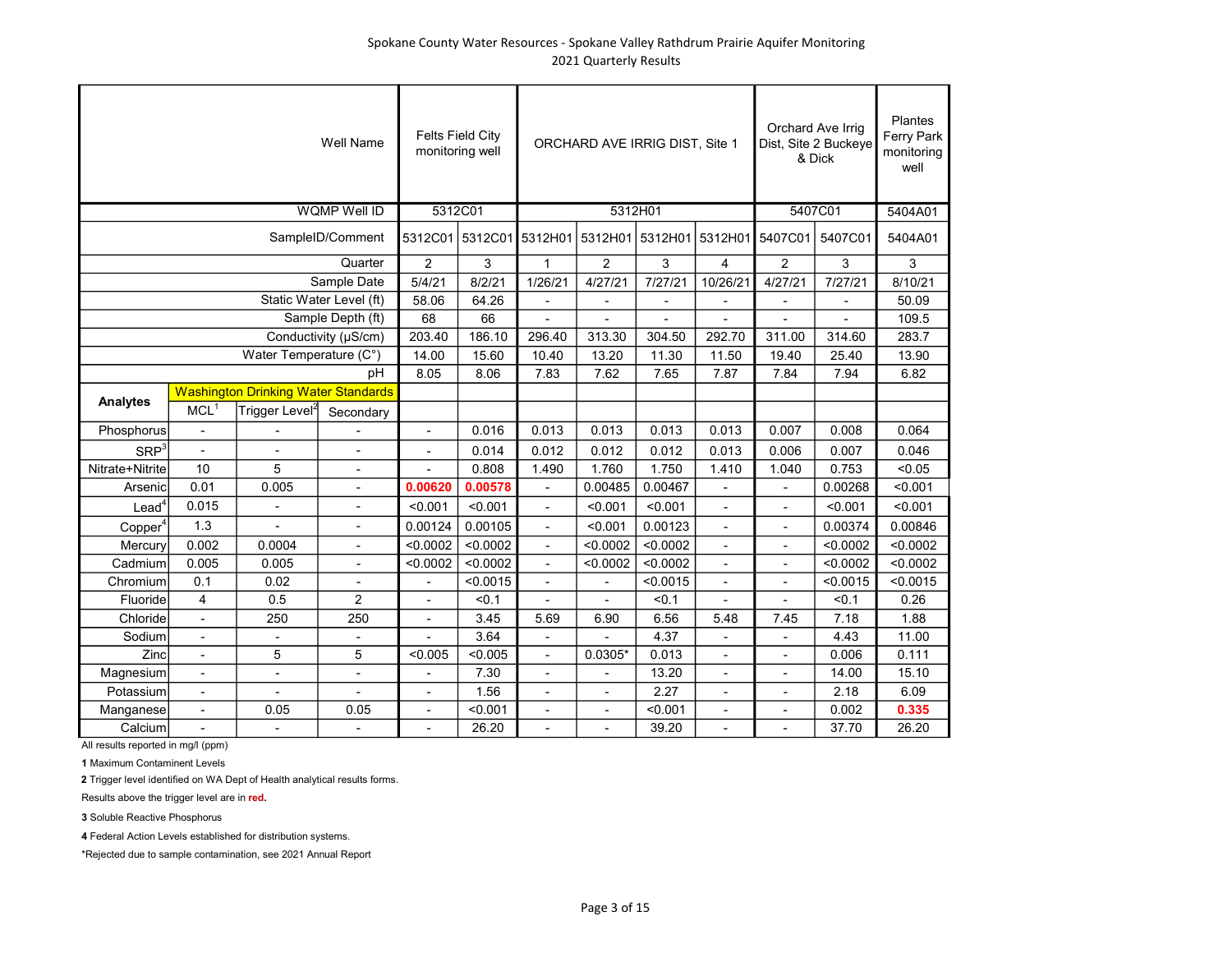|                     |                          |                                            | Well Name                |                          |                          | PASADENA PARK #2                |                | monitoring<br>well<br>Frederick &<br>Bowdish | <b>MODERN</b><br><b>ELECT</b><br>WATER,<br>Site 6 | <b>MODERN</b><br><b>ELECT</b><br>WATER,<br>Site 11 |                |                          | East Valley High School monitoring well |                          |
|---------------------|--------------------------|--------------------------------------------|--------------------------|--------------------------|--------------------------|---------------------------------|----------------|----------------------------------------------|---------------------------------------------------|----------------------------------------------------|----------------|--------------------------|-----------------------------------------|--------------------------|
|                     |                          |                                            | <b>WQMP Well ID</b>      |                          |                          | 5405K01                         |                | 5409C02                                      | 5408N01                                           | 5415E03                                            |                |                          | 6436N01                                 |                          |
|                     |                          |                                            | SampleID/Comment         |                          |                          | 5405K01 5405K01 5405K01 5405K01 |                | 5409C02                                      | 5408N01                                           | 5415E03                                            |                |                          | 6436N01 6436N01 6436N01 6436N01         |                          |
|                     |                          |                                            | Quarter                  | $\mathbf{1}$             | $\overline{2}$           | 3                               | $\overline{4}$ | 3                                            | 3                                                 | 3                                                  | $\mathbf{1}$   | $\overline{2}$           | 3                                       | 4                        |
|                     |                          |                                            | Sample Date              | 1/26/21                  | 4/27/21                  | 7/27/21                         | 10/26/21       | 8/2/21                                       | 7/27/21                                           | 7/27/21                                            | 2/4/21         | 5/4/21                   | 8/10/21                                 | 11/4/21                  |
|                     |                          |                                            | Static Water Level (ft)  |                          |                          |                                 |                | 93.60                                        |                                                   |                                                    | 114.03         | 111.95                   | 119.11                                  | 117.00                   |
|                     |                          |                                            | Sample Depth (ft)        |                          |                          |                                 |                | 95.5                                         |                                                   |                                                    | 115            | 113                      | 120                                     | 118                      |
|                     |                          |                                            | Conductivity (µS/cm)     | 206.20                   | 205.60                   | 183.70                          | 227.10         | 295.50                                       | 245.10                                            | 202.70                                             | 513.50         | 498.00                   | 540.10                                  | 652.00                   |
|                     |                          | Water Temperature (C°)                     |                          | 11.40                    | 11.80                    | 10.70                           | 10.90          | 12.10                                        | 12.00                                             | 11.50                                              | 13.50          | 14.60                    | 15.40                                   | 14.00                    |
|                     |                          |                                            | pH                       | 7.93                     | 7.51                     | 7.79                            | 7.82           | 7.76                                         | 7.86                                              | 7.80                                               | 7.33           | 7.15                     | 7.1                                     | 7.61                     |
| Analytes            |                          | <b>Washington Drinking Water Standards</b> |                          |                          |                          |                                 |                |                                              |                                                   |                                                    |                |                          |                                         |                          |
|                     | MCL <sup>1</sup>         | Trigger Level <sup>2</sup>                 | Secondary                |                          |                          |                                 |                |                                              |                                                   |                                                    |                |                          |                                         |                          |
| Phosphorus          | $\mathbf{r}$             |                                            |                          | 0.006                    | 0.006                    | 0.006                           | 0.006          | 0.008                                        | 0.003                                             | 0.004                                              | 0.031          | 0.042                    | 0.064                                   | 0.048                    |
| SRP <sup>3</sup>    | $\overline{a}$           |                                            |                          | 0.005                    | 0.005                    | 0.006                           | 0.005          | 0.005                                        | 0.003                                             | 0.003                                              | 0.030          | 0.037                    | 0.042                                   | 0.045                    |
| Nitrate+Nitrite     | 10                       | 5                                          |                          | 1.250                    | 1.300                    | 1.050                           | 1.170          | 1.520                                        | 1.040                                             | 0.816                                              | 3.550          | 4.660                    | 4.080                                   | 4.680                    |
| Arsenic             | 0.01                     | 0.005                                      | $\overline{\phantom{a}}$ |                          | $\blacksquare$           | 0.00130                         | $\blacksquare$ | 0.00522                                      | 0.00267                                           | 0.00327                                            |                | $\overline{\phantom{a}}$ | 0.00278                                 | $\overline{\phantom{a}}$ |
| Lead <sup>4</sup>   | 0.015                    | L,                                         | $\blacksquare$           | $\blacksquare$           | $\overline{\phantom{a}}$ | < 0.001                         | $\blacksquare$ | < 0.001                                      | < 0.001                                           | < 0.001                                            |                | $\blacksquare$           | < 0.001                                 | $\blacksquare$           |
| Copper <sup>4</sup> | 1.3                      |                                            |                          | $\overline{\phantom{a}}$ | $\blacksquare$           | 0.00161                         | $\blacksquare$ | < 0.001                                      | < 0.001                                           | < 0.001                                            | $\blacksquare$ | $\blacksquare$           | 0.00143                                 | $\overline{\phantom{a}}$ |
| Mercury             | 0.002                    | 0.0004                                     | $\overline{\phantom{a}}$ | $\overline{\phantom{a}}$ | $\overline{\phantom{a}}$ | < 0.0002                        | $\blacksquare$ | < 0.0002                                     | < 0.0002                                          | < 0.0002                                           | $\overline{a}$ | $\overline{a}$           | < 0.0002                                |                          |
| Cadmium             | 0.005                    | 0.005                                      |                          |                          | $\overline{a}$           | < 0.0002                        | $\mathbf{r}$   | < 0.0002                                     | < 0.0002                                          | < 0.0002                                           |                | $\overline{a}$           | < 0.0002                                | $\overline{a}$           |
| Chromium            | 0.1                      | 0.02                                       |                          |                          |                          | < 0.0015                        |                | < 0.0015                                     | < 0.0015                                          | < 0.0015                                           |                |                          | 0.0045                                  |                          |
| Fluoride            | 4                        | 0.5                                        | 2                        |                          |                          | < 0.1                           |                | < 0.1                                        | < 0.1                                             | < 0.1                                              |                |                          | 0.12                                    |                          |
| Chloride            | $\overline{\phantom{a}}$ | 250                                        | 250                      | 4.47                     | 4.98                     | 4.34                            | 3.86           | 5.26                                         | 4.57                                              | 3.77                                               | 15.80          | 15.30                    | 23.20                                   | 15.60                    |
| Sodium              | $\blacksquare$           | $\overline{\phantom{a}}$                   | $\overline{\phantom{a}}$ | $\overline{\phantom{a}}$ | $\blacksquare$           | 3.27                            | $\blacksquare$ | 4.46                                         | 2.85                                              | 2.56                                               |                | $\overline{\phantom{a}}$ | 10.70                                   | $\overline{\phantom{a}}$ |
| Zinc                | $\overline{\phantom{a}}$ | 5                                          | 5                        | $\overline{\phantom{a}}$ | $\blacksquare$           | < 0.005                         | $\blacksquare$ | < 0.005                                      | < 0.005                                           | < 0.005                                            | $\blacksquare$ | $\blacksquare$           | < 0.005                                 | $\overline{\phantom{a}}$ |
| Magnesium           | $\mathbf{r}$             | ä,                                         |                          | $\blacksquare$           | ÷,                       | 6.61                            | ÷.             | 14.80                                        | 11.70                                             | 9.22                                               |                | $\blacksquare$           | 29.50                                   | $\blacksquare$           |
| Potassium           | $\mathbf{r}$             |                                            |                          |                          | $\overline{a}$           | 1.96                            | $\overline{a}$ | 2.19                                         | 1.79                                              | 1.58                                               | $\overline{a}$ | $\overline{\phantom{a}}$ | 4.35                                    |                          |
| Manganese           | $\blacksquare$           | 0.05                                       | 0.05                     | $\blacksquare$           | ä,                       | < 0.001                         | ÷.             | 0.048                                        | < 0.001                                           | < 0.001                                            |                | $\blacksquare$           | 0.014                                   |                          |
| Calcium             |                          |                                            |                          |                          | ٠                        | 21.50                           |                | 39.70                                        | 29.30                                             | 23.60                                              |                | ٠                        | 68.00                                   |                          |

1 Maximum Contaminent Levels

2 Trigger level identified on WA Dept of Health analytical results forms.

Results above the trigger level are in red.

3 Soluble Reactive Phosphorus

4 Federal Action Levels established for distribution systems.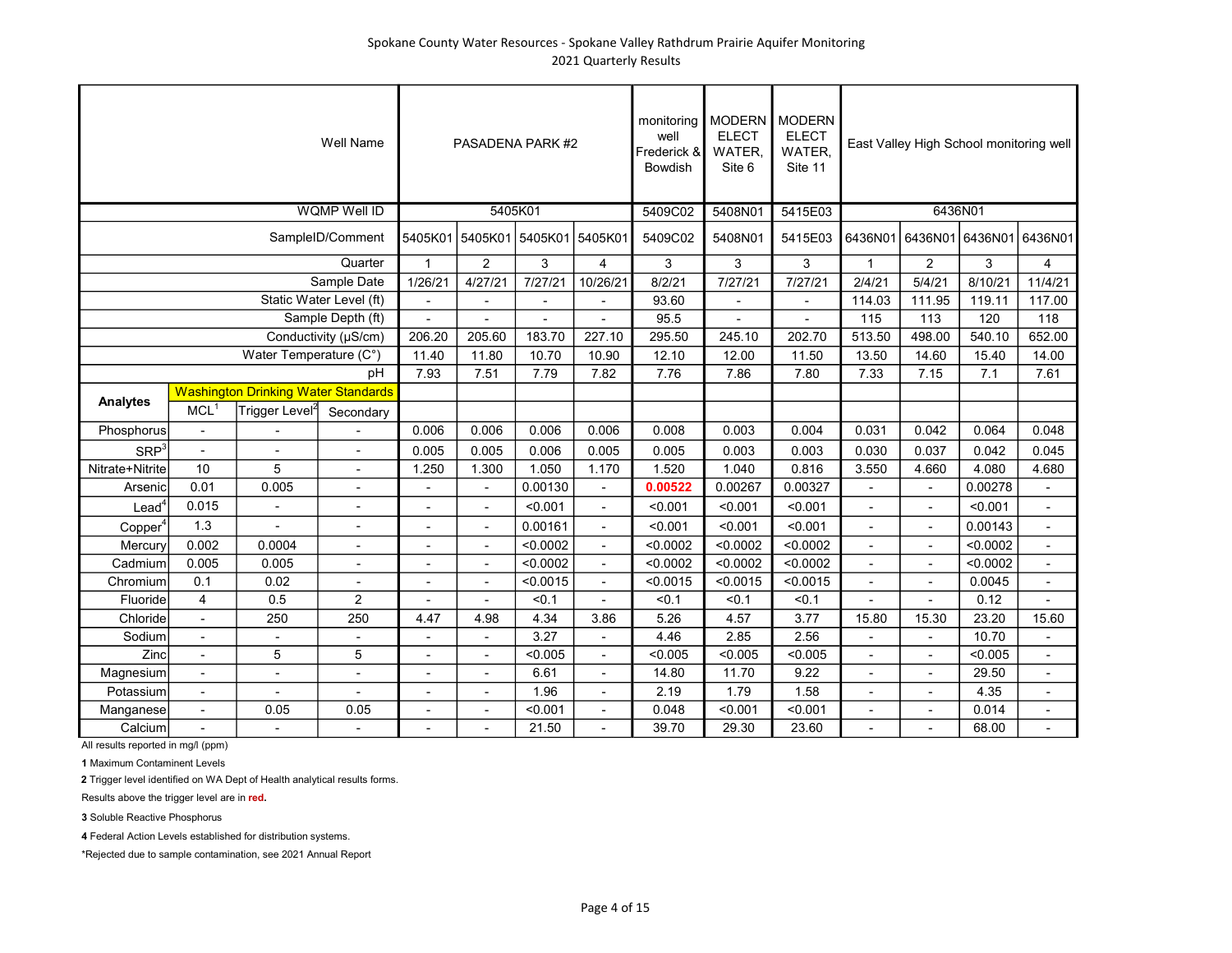|                     |                          |                                            | <b>Well Name</b>         |                          |                          |                          | monitoring well at SCC                                                              |          |                |                          |                          |                |                          | Olive & Fiske monitoring well |                          |
|---------------------|--------------------------|--------------------------------------------|--------------------------|--------------------------|--------------------------|--------------------------|-------------------------------------------------------------------------------------|----------|----------------|--------------------------|--------------------------|----------------|--------------------------|-------------------------------|--------------------------|
|                     |                          |                                            | <b>WOMP Well ID</b>      |                          |                          |                          | 5310Q01                                                                             |          |                |                          |                          |                |                          | 5315L01                       |                          |
|                     |                          |                                            | SampleID/Comment         |                          |                          |                          | 5310Q01 5310Q01a 5310Q01 5310Q01a 5310Q01 5310Q01a 5310Q01 5310Q01a 5315L01 5315L01 |          |                |                          |                          |                |                          | 5315L01 5315L01               |                          |
|                     |                          |                                            | Quarter                  | $\mathbf{1}$             | $\mathbf{1}$             | 2                        | $\overline{2}$                                                                      | 3        | 3              | $\overline{4}$           | $\overline{4}$           | $\mathbf{1}$   | $\overline{c}$           | 3                             | $\overline{4}$           |
|                     |                          |                                            | Sample Date              | 2/2/21                   | 2/2/21                   | 5/4/21                   | 5/4/21                                                                              | 8/2/21   | 8/2/21         | 11/2/21                  | 11/2/21                  | 2/2/21         | 5/4/21                   | 8/2/21                        | 11/2/21                  |
|                     |                          |                                            | Static Water Level (ft)  | 37.01                    | $\overline{a}$           | 32.91                    | $\overline{a}$                                                                      | 40.92    | $\overline{a}$ | 39.31                    | $\overline{a}$           | 66.54          | 63.54                    | 70.73                         | 69.06                    |
|                     |                          |                                            | Sample Depth (ft)        | 41                       |                          | 41                       | $\blacksquare$                                                                      | 42       |                | 41                       | $\blacksquare$           | 68             | 68                       | 72                            | 70                       |
|                     |                          |                                            | Conductivity (µS/cm)     | 211.50                   |                          | 220.9                    |                                                                                     | 194.10   |                | 201.2                    |                          | 246.40         | 242.80                   | 219.20                        | 231.00                   |
|                     |                          | Water Temperature (C°)                     |                          | 13.40                    | ä,                       | 13.4                     | $\overline{\phantom{a}}$                                                            | 14.30    |                | 13.3                     | $\overline{\phantom{a}}$ | 13.00          | 14.10                    | 14.30                         | 13.00                    |
|                     |                          |                                            | pH                       | 7.96                     |                          | 7.64                     | $\overline{\phantom{a}}$                                                            | 8.14     |                | 8.28                     | $\blacksquare$           | 7.88           | 7.56                     | 7.70                          | 8.24                     |
| Analytes            |                          | <b>Washington Drinking Water Standards</b> |                          |                          |                          |                          |                                                                                     |          |                |                          |                          |                |                          |                               |                          |
|                     | MCL <sup>1</sup>         | Trigger Level <sup>2</sup>                 | Secondary                |                          |                          |                          |                                                                                     |          |                |                          |                          |                |                          |                               |                          |
| Phosphorus          | $\blacksquare$           |                                            |                          | 0.004                    | 0.003                    | 0.007                    | 0.007                                                                               | 0.005    | 0.005          | 0.004                    | 0.004                    | 0.003          | 0.007                    | 0.010                         | 0.004                    |
| SRP <sup>3</sup>    | Ĭ.                       |                                            |                          | 0.002                    | 0.002                    | 0.003                    | 0.003                                                                               | 0.003    | 0.003          | 0.002                    | 0.002                    | 0.003          | 0.003                    | 0.004                         | 0.003                    |
| Nitrate+Nitrite     | 10                       | 5                                          |                          | 0.768                    | 0.758                    | 0.881                    | 0.850                                                                               | 0.739    | 0.734          | 0.701                    | 0.696                    | 0.871          | 0.924                    | 0.923                         | 0.851                    |
| Arsenic             | 0.01                     | 0.005                                      | $\overline{\phantom{a}}$ | $\overline{\phantom{a}}$ | $\overline{\phantom{a}}$ | $\overline{\phantom{a}}$ | $\overline{\phantom{a}}$                                                            | 0.00315  | 0.00313        | $\overline{\phantom{a}}$ | $\overline{\phantom{a}}$ | $\blacksquare$ | $\blacksquare$           | 0.00254                       | $\overline{\phantom{a}}$ |
| $\text{Lead}^4$     | 0.015                    | $\blacksquare$                             | $\overline{\phantom{a}}$ | $\blacksquare$           | $\blacksquare$           | $\blacksquare$           | $\blacksquare$                                                                      | < 0.001  | < 0.001        | ÷,                       | $\overline{\phantom{a}}$ |                | $\sim$                   | < 0.001                       | $\blacksquare$           |
| Copper <sup>4</sup> | 1.3                      | $\overline{\phantom{a}}$                   | ÷,                       | $\sim$                   | $\blacksquare$           | $\sim$                   | $\blacksquare$                                                                      | < 0.001  | < 0.001        | $\blacksquare$           | $\blacksquare$           | $\blacksquare$ | $\blacksquare$           | < 0.001                       | $\blacksquare$           |
| Mercury             | 0.002                    | 0.0004                                     | $\blacksquare$           | ٠                        | $\blacksquare$           | ٠                        | $\blacksquare$                                                                      | < 0.0002 | < 0.0002       | $\blacksquare$           | $\blacksquare$           |                | $\overline{\phantom{a}}$ | < 0.0002                      | $\blacksquare$           |
| Cadmium             | 0.005                    | 0.005                                      |                          | $\overline{a}$           | $\overline{a}$           | $\blacksquare$           | $\overline{a}$                                                                      | < 0.0002 | < 0.0002       | $\overline{a}$           | $\overline{\phantom{a}}$ |                |                          | < 0.0002                      |                          |
| Chromium            | 0.1                      | 0.02                                       |                          |                          |                          |                          |                                                                                     | < 0.0015 | < 0.0015       |                          | $\overline{a}$           |                | $\overline{\phantom{a}}$ | < 0.0015                      |                          |
| Fluoride            | $\overline{4}$           | 0.5                                        | $\overline{2}$           |                          |                          |                          |                                                                                     | < 0.1    | < 0.1          |                          |                          |                |                          | < 0.1                         |                          |
| Chloride            | $\overline{\phantom{a}}$ | 250                                        | 250                      | 6.45                     | 6.40                     | 6.83                     | 6.84                                                                                | 5.19     | 5.16           | 5.06                     | 5.09                     | 10.10          | 9.25                     | 5.93                          | 6.07                     |
| Sodium              | $\blacksquare$           | $\overline{\phantom{a}}$                   | $\blacksquare$           | $\blacksquare$           | $\blacksquare$           | $\blacksquare$           | $\overline{\phantom{a}}$                                                            | 3.30     | 3.20           | ٠                        | $\overline{\phantom{a}}$ |                | $\overline{\phantom{a}}$ | 3.39                          | $\blacksquare$           |
| Zinc                | $\blacksquare$           | 5                                          | 5                        | ٠                        | $\blacksquare$           | $\blacksquare$           | $\overline{\phantom{a}}$                                                            | < 0.005  | < 0.005        | ٠                        | $\overline{\phantom{a}}$ |                | $\overline{\phantom{a}}$ | < 0.005                       | $\overline{\phantom{a}}$ |
| Magnesium           | $\blacksquare$           | $\overline{\phantom{a}}$                   | L,                       | $\blacksquare$           | $\blacksquare$           | $\blacksquare$           | $\blacksquare$                                                                      | 8.78     | 8.72           | L,                       | $\blacksquare$           |                | $\overline{a}$           | 9.88                          | $\blacksquare$           |
| Potassium           | $\sim$                   | $\blacksquare$                             |                          | $\overline{a}$           | $\blacksquare$           | $\overline{a}$           | ٠                                                                                   | 1.67     | 1.65           | Ĭ.                       | $\blacksquare$           |                |                          | 1.76                          |                          |
| Manganese           | $\sim$                   | 0.05                                       | 0.05                     | $\overline{a}$           | $\blacksquare$           | $\overline{a}$           | $\overline{a}$                                                                      | 0.008    | 0.008          | $\overline{a}$           | $\overline{a}$           |                |                          | < 0.001                       |                          |
| Calcium             |                          |                                            |                          |                          |                          |                          |                                                                                     | 25.60    | 25.10          |                          |                          |                |                          | 28.10                         |                          |

1 Maximum Contaminent Levels

2 Trigger level identified on WA Dept of Health analytical results forms.

Results above the trigger level are in red.

3 Soluble Reactive Phosphorus

4 Federal Action Levels established for distribution systems.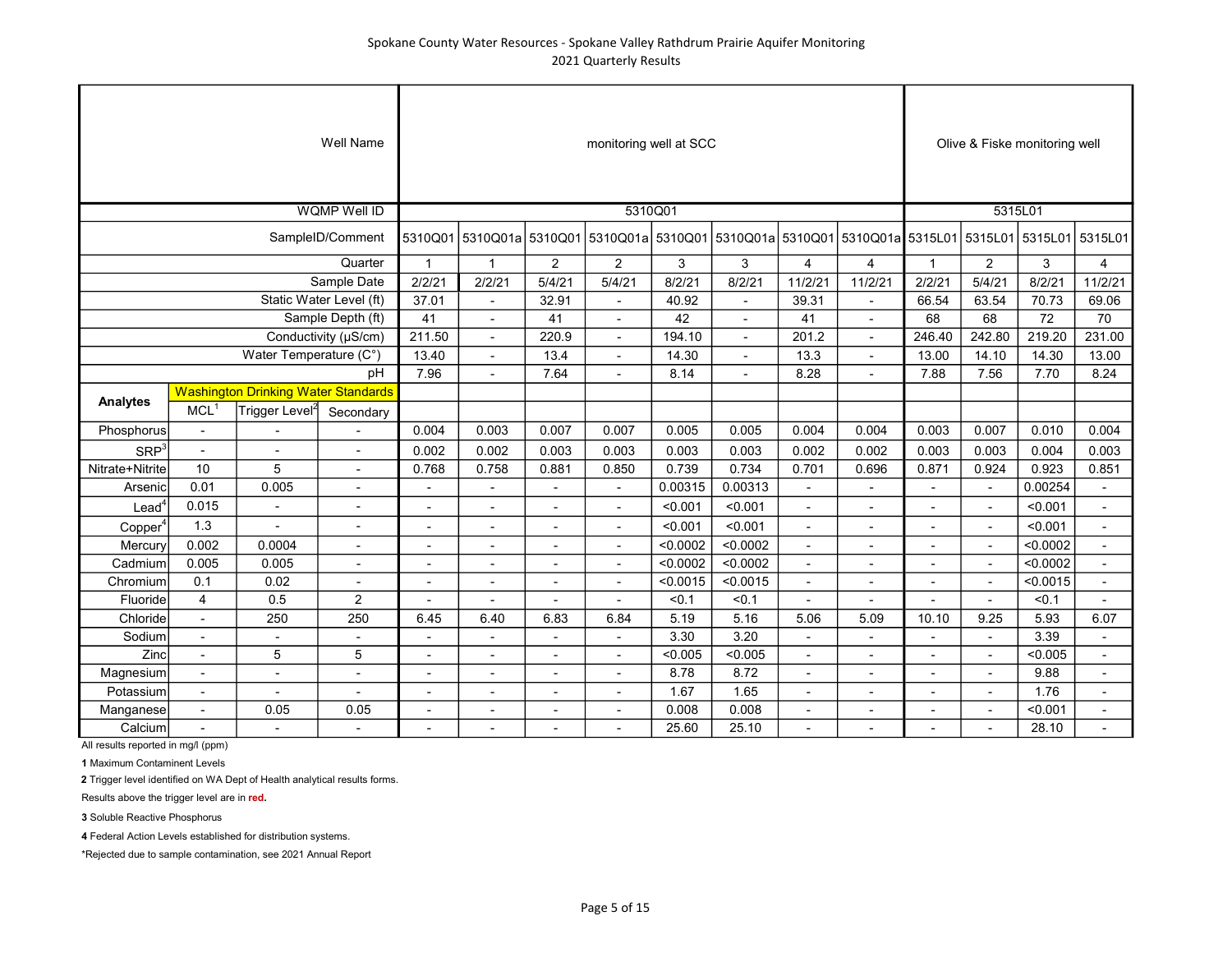|                     |                          |                                            | <b>Well Name</b>         |                              | Third & Havana Nested Site, east |          |                          | Third &<br>Havana<br>Nested<br>Site, mid |                          |                          | 6th & Havana monitoring well (MW-2) |                          |
|---------------------|--------------------------|--------------------------------------------|--------------------------|------------------------------|----------------------------------|----------|--------------------------|------------------------------------------|--------------------------|--------------------------|-------------------------------------|--------------------------|
|                     |                          |                                            | <b>WQMP Well ID</b>      |                              | 5322A01                          |          |                          | 5322A03                                  |                          | 5323E01                  |                                     |                          |
|                     |                          |                                            | SampleID/Comment         |                              | 5322A01 5322A01 5322A01 5322A01  |          |                          | 5322A03                                  | 5323E01                  |                          | 5323E01 5323E01 5323E01             |                          |
|                     |                          |                                            | Quarter                  | $\mathbf{1}$                 | $\overline{2}$                   | 3        | 4                        | 3                                        | $\mathbf{1}$             | $\overline{2}$           | 3                                   | 4                        |
|                     |                          |                                            | Sample Date              | 2/2/21                       | 5/4/21                           | 8/2/21   | 11/2/21                  | 8/2/21                                   | 2/2/21                   | 5/4/21                   | 8/2/21                              | 11/2/21                  |
|                     |                          |                                            | Static Water Level (ft)  | 48.87                        | 46.11                            | 53.50    | 51.60                    | 53.62                                    | 49.46                    | 46.73                    | 54.05                               | 52.18                    |
|                     |                          |                                            | Sample Depth (ft)        | 50                           | 47                               | 55       | 53                       | 55                                       | 51                       | 48                       | 55                                  | 54                       |
|                     |                          |                                            | Conductivity (µS/cm)     | 287.70                       | 283.80                           | 260.20   | 278.70                   | 266.60                                   | 360.20                   | 333.90                   | 386.10                              | 384.10                   |
|                     |                          | Water Temperature (C°)                     |                          | 12.80                        | 14.80                            | 14.60    | 13.50                    | 14.20                                    | 12.30                    | 13.90                    | 14.90                               | 13.3                     |
|                     |                          |                                            | pH                       | 7.78                         | 7.46                             | 7.73     | 8.06                     | 7.70                                     | 7.69                     | 7.33                     | 7.59                                | 7.92                     |
| <b>Analytes</b>     |                          | <b>Washington Drinking Water Standards</b> |                          |                              |                                  |          |                          |                                          |                          |                          |                                     |                          |
|                     | MCL <sup>1</sup>         | Trigger Level <sup>2</sup>                 | Secondary                |                              |                                  |          |                          |                                          |                          |                          |                                     |                          |
| Phosphorus          | $\overline{\phantom{a}}$ |                                            |                          | 0.006                        | 0.009                            | 0.009    | 0.008                    | 0.009                                    | 0.009                    | 0.011                    | 0.011                               | 0.010                    |
| SRP <sup>3</sup>    | $\overline{a}$           |                                            | Ĭ.                       | 0.006                        | 0.008                            | 0.008    | 0.007                    | 0.008                                    | 0.009                    | 0.010                    | 0.009                               | 0.010                    |
| Nitrate+Nitrite     | 10                       | 5                                          | $\overline{\phantom{a}}$ | 1.230                        | 1.320                            | 1.300    | 1.210                    | 1.380                                    | 1.940                    | 1.770                    | 2.460                               | 2.190                    |
| Arsenic             | 0.01                     | 0.005                                      | $\overline{\phantom{a}}$ | $\qquad \qquad \blacksquare$ | Ĭ.                               | 0.00236  | Ĭ.                       | 0.00255                                  | $\overline{\phantom{a}}$ | $\overline{\phantom{a}}$ | 0.00344                             | $\overline{\phantom{a}}$ |
| $\text{Lead}^4$     | 0.015                    | ä,                                         | $\overline{\phantom{a}}$ | $\overline{\phantom{a}}$     | $\blacksquare$                   | < 0.001  | $\overline{a}$           | < 0.001                                  | $\overline{\phantom{a}}$ | $\overline{\phantom{a}}$ | < 0.001                             | $\blacksquare$           |
| Copper <sup>4</sup> | 1.3                      |                                            | ÷,                       | $\blacksquare$               | L,                               | < 0.001  | $\overline{a}$           | < 0.001                                  | $\overline{a}$           | $\overline{a}$           | < 0.001                             | $\blacksquare$           |
| Mercury             | 0.002                    | 0.0004                                     | ٠                        | $\blacksquare$               | $\overline{a}$                   | < 0.0002 | $\overline{a}$           | < 0.0002                                 | $\overline{a}$           | $\overline{a}$           | < 0.0002                            | $\blacksquare$           |
| Cadmium             | 0.005                    | 0.005                                      | $\overline{\phantom{0}}$ |                              |                                  | < 0.0002 |                          | < 0.0002                                 |                          |                          | < 0.0002                            | L,                       |
| Chromium            | 0.1                      | 0.02                                       | $\overline{\phantom{m}}$ |                              |                                  | < 0.0015 |                          | < 0.0015                                 |                          |                          | < 0.0015                            |                          |
| Fluoride            | 4                        | 0.5                                        | $\overline{2}$           |                              |                                  | < 0.1    |                          | < 0.1                                    |                          |                          | < 0.1                               |                          |
| Chloride            | $\overline{\phantom{a}}$ | 250                                        | 250                      | 12.90                        | 12.60                            | 8.41     | 9.82                     | 9.08                                     | 14.60                    | 12.60                    | 16.70                               | 15.20                    |
| Sodium              | $\overline{\phantom{a}}$ | $\blacksquare$                             | $\blacksquare$           | Ĭ.                           | Ĭ.                               | 4.74     | ÷,                       | 5.18                                     | $\blacksquare$           | ä,                       | 8.55                                | $\blacksquare$           |
| Zinc                | $\overline{\phantom{a}}$ | 5                                          | 5                        | $\overline{\phantom{a}}$     | $\overline{a}$                   | < 0.005  | $\overline{a}$           | < 0.005                                  | $\overline{a}$           | ٠                        | < 0.005                             | $\blacksquare$           |
| Magnesium           | $\overline{\phantom{a}}$ | $\overline{\phantom{a}}$                   | $\overline{\phantom{a}}$ | $\overline{\phantom{a}}$     | ÷,                               | 11.40    | $\overline{\phantom{a}}$ | 11.80                                    | $\overline{\phantom{a}}$ |                          | 17.30                               | $\overline{\phantom{a}}$ |
| Potassium           | $\overline{\phantom{a}}$ |                                            |                          | $\overline{\phantom{a}}$     | ä,                               | 1.99     | $\blacksquare$           | 2.08                                     | ÷,                       |                          | 2.87                                | $\overline{\phantom{a}}$ |
| Manganese           | $\sim$                   | 0.05                                       | 0.05                     | $\overline{a}$               | $\overline{a}$                   | < 0.001  | $\overline{a}$           | < 0.001                                  | $\overline{a}$           | $\overline{a}$           | < 0.001                             | $\blacksquare$           |
| Calcium             | $\overline{\phantom{a}}$ | $\overline{a}$                             | Ē,                       |                              |                                  | 34.50    |                          | 35.60                                    |                          |                          | 51.10                               | $\overline{\phantom{a}}$ |

1 Maximum Contaminent Levels

2 Trigger level identified on WA Dept of Health analytical results forms.

Results above the trigger level are in red.

3 Soluble Reactive Phosphorus

4 Federal Action Levels established for distribution systems.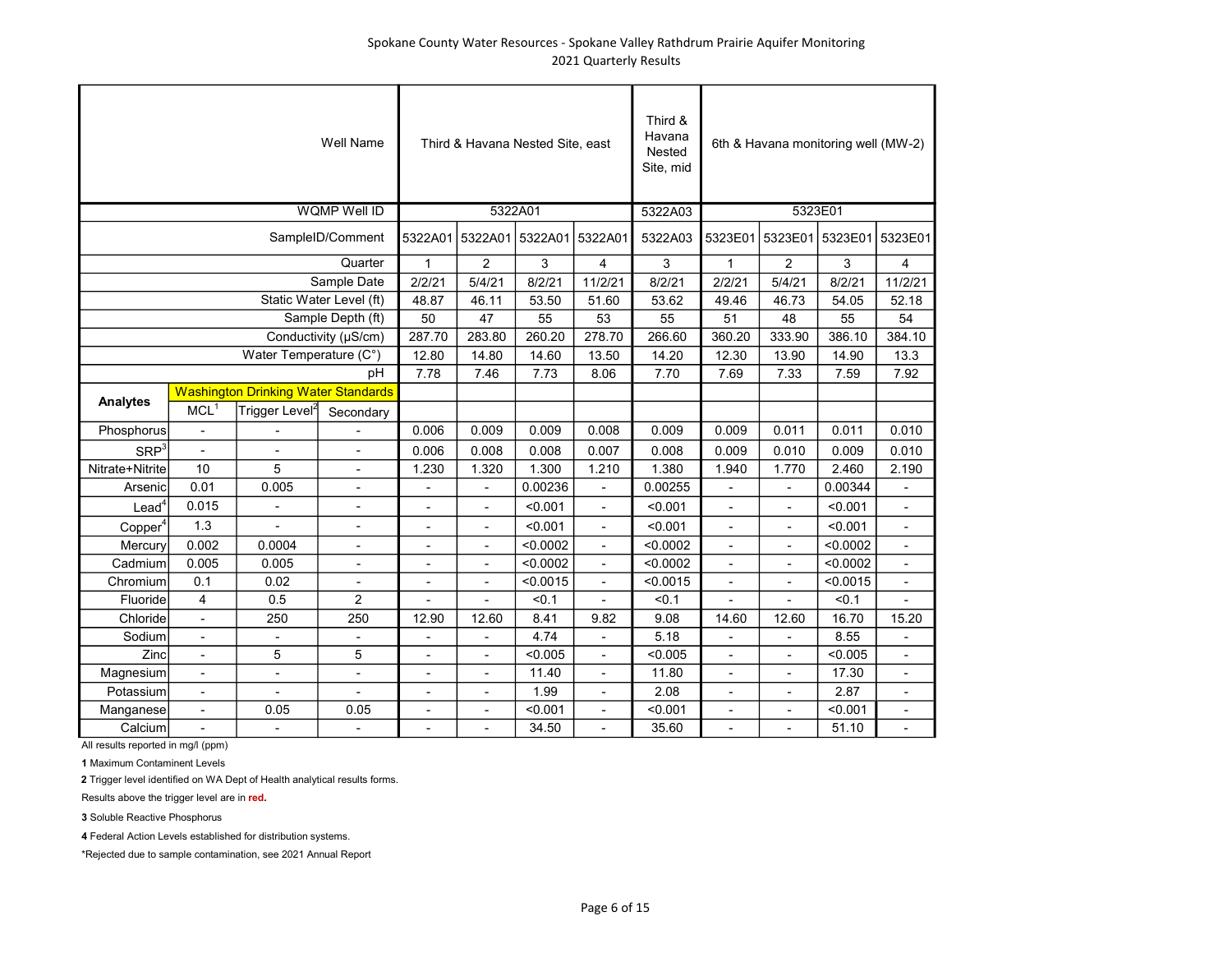|                     |                          |                                            | <b>Well Name</b>         |                |                          | CITY of SPOKANE-Ray |                          |                                                                                                         | E. SPOKANE WTR DIST, Site 1 |          |                          |                          |                          | Sullivan Road and Krispy Kreme,<br>monitoring well |                          |
|---------------------|--------------------------|--------------------------------------------|--------------------------|----------------|--------------------------|---------------------|--------------------------|---------------------------------------------------------------------------------------------------------|-----------------------------|----------|--------------------------|--------------------------|--------------------------|----------------------------------------------------|--------------------------|
|                     |                          |                                            | <b>WQMP Well ID</b>      |                | 5322F01                  |                     |                          |                                                                                                         |                             | 5324G01  |                          |                          |                          | 5411R06                                            |                          |
|                     |                          |                                            | SampleID/Comment         |                |                          |                     |                          | 5322F01 5322F01 5322F01 5322F01 5324G01 5324G01 5324G01 5324G01 5424G01 5411R06 5411R06 5411R06 5411R06 |                             |          |                          |                          |                          |                                                    |                          |
|                     |                          |                                            | Quarter                  | $\mathbf{1}$   | 2                        | 3                   | 4                        | $\mathbf{1}$                                                                                            | $\overline{2}$              | 3        | $\overline{4}$           | $\overline{1}$           | $\overline{2}$           | 3                                                  | 4                        |
|                     |                          |                                            | Sample Date              | 1/26/21        | 4/27/21                  | 7/27/21             | 10/26/21                 | 1/26/21                                                                                                 | 4/27/21                     | 7/27/21  | 10/26/21                 | 2/4/21                   | 5/4/21                   | 8/10/21                                            | 11/4/21                  |
|                     |                          |                                            | Static Water Level (ft)  |                |                          |                     |                          | $\overline{a}$                                                                                          | $\overline{a}$              |          | $\overline{\phantom{a}}$ | 48.34                    | 44.01                    | 53.09                                              | 50.80                    |
|                     |                          |                                            | Sample Depth (ft)        |                |                          |                     |                          |                                                                                                         |                             |          |                          | 50                       | 45                       | 54                                                 | 52                       |
|                     |                          |                                            | Conductivity (µS/cm)     | 458.50         | 455.40                   | 391.40              | 452.10                   | 458.20                                                                                                  | 444.00                      | 459.90   | 466.70                   | 259.70                   | 186.70                   | 244.60                                             | 271.60                   |
|                     |                          | Water Temperature (C°)                     |                          | 11.80          | 11.70                    | 12.20               | 11.90                    | 10.60                                                                                                   | 11.40                       | 11.30    | 11.50                    | 10.80                    | 11.10                    | 11.80                                              | 12.30                    |
|                     |                          |                                            | pH                       | 7.89           | 7.68                     | 7.81                | 7.07                     | 7.62                                                                                                    | 7.45                        | 7.45     | 7.40                     | 7.89                     | 7.41                     | 7.42                                               | 8.22                     |
| Analytes            |                          | <b>Washington Drinking Water Standards</b> |                          |                |                          |                     |                          |                                                                                                         |                             |          |                          |                          |                          |                                                    |                          |
|                     | MCL <sup>1</sup>         | Trigger Level <sup>2</sup>                 | Secondary                |                |                          |                     |                          |                                                                                                         |                             |          |                          |                          |                          |                                                    |                          |
| Phosphorus          | $\overline{\phantom{a}}$ |                                            |                          | 0.019          | 0.020                    | 0.019               | 0.016                    | 0.017                                                                                                   | 0.019                       | 0.023    | 0.019                    | 0.004                    | 0.008                    | 0.005                                              | 0.004                    |
| SRP <sup>3</sup>    | $\mathbf{r}$             |                                            |                          | 0.019          | 0.020                    | 0.018               | 0.015                    | 0.016                                                                                                   | 0.017                       | 0.020    | 0.018                    | 0.003                    | 0.004                    | 0.003                                              | 0.004                    |
| Nitrate+Nitrite     | 10                       | 5                                          |                          | 2.970          | 3.170                    | 2.420               | 2.790                    | 2.930                                                                                                   | 2.950                       | 3.050    | 2.920                    | 1.040                    | 0.621                    | 1.020                                              | 1.030                    |
| Arsenic             | 0.01                     | 0.005                                      |                          |                |                          | 0.00362             |                          |                                                                                                         | L,                          | 0.00458  |                          |                          |                          | 0.00229                                            |                          |
| Lead <sup>4</sup>   | 0.015                    | $\blacksquare$                             | $\overline{\phantom{a}}$ | $\overline{a}$ | $\blacksquare$           | < 0.001             | $\blacksquare$           | $\blacksquare$                                                                                          | ۰                           | < 0.001  | L,                       |                          | $\blacksquare$           | < 0.001                                            | $\blacksquare$           |
| Copper <sup>4</sup> | 1.3                      |                                            |                          | $\blacksquare$ | $\overline{\phantom{a}}$ | 0.00821             | $\overline{\phantom{a}}$ | $\overline{\phantom{a}}$                                                                                | $\overline{\phantom{a}}$    | 0.00239  | $\blacksquare$           | ٠                        | $\blacksquare$           | < 0.001                                            | $\overline{\phantom{a}}$ |
| Mercury             | 0.002                    | 0.0004                                     | $\overline{\phantom{a}}$ | $\overline{a}$ | $\overline{a}$           | < 0.0002            | $\blacksquare$           | $\overline{\phantom{a}}$                                                                                | $\blacksquare$              | < 0.0002 | ÷,                       | $\blacksquare$           | $\blacksquare$           | < 0.0002                                           | $\blacksquare$           |
| Cadmium             | 0.005                    | 0.005                                      | $\overline{a}$           | $\overline{a}$ | $\overline{\phantom{a}}$ | < 0.0002            | $\mathbf{r}$             | $\overline{\phantom{a}}$                                                                                | ÷.                          | < 0.0002 | $\overline{a}$           |                          | $\overline{a}$           | < 0.0002                                           | $\overline{\phantom{a}}$ |
| Chromium            | 0.1                      | 0.02                                       |                          | L.             | $\overline{a}$           | < 0.0015            | $\mathbf{r}$             | $\overline{\phantom{a}}$                                                                                | ÷.                          | < 0.0015 | $\overline{a}$           |                          | $\overline{a}$           | < 0.0015                                           | $\overline{a}$           |
| Fluoride            | 4                        | 0.5                                        | $\overline{2}$           |                |                          | < 0.1               | $\overline{a}$           |                                                                                                         |                             | < 0.1    |                          |                          |                          | < 0.1                                              |                          |
| Chloride            |                          | 250                                        | 250                      | 24.10          | 24.90                    | 19.00               | 21.80                    | 19.30                                                                                                   | 19.90                       | 20.50    | 19.00                    | 2.90                     | 2.80                     | 3.43                                               | 3.28                     |
| Sodium              | $\overline{\phantom{a}}$ | $\blacksquare$                             | $\overline{\phantom{a}}$ |                |                          | 8.47                |                          | $\overline{a}$                                                                                          | $\overline{\phantom{a}}$    | 10.10    |                          | $\overline{\phantom{a}}$ | $\overline{\phantom{a}}$ | 2.99                                               | $\overline{\phantom{a}}$ |
| Zinc                | $\blacksquare$           | 5                                          | 5                        | Ĭ.             | $\blacksquare$           | < 0.005             | $\blacksquare$           | $\overline{a}$                                                                                          | $\overline{\phantom{a}}$    | 0.010    | ÷,                       | $\overline{\phantom{a}}$ | $\overline{\phantom{a}}$ | < 0.005                                            | $\overline{\phantom{a}}$ |
| Magnesium           | $\blacksquare$           | $\blacksquare$                             | $\blacksquare$           | $\overline{a}$ | $\overline{a}$           | 15.00               | $\blacksquare$           | $\overline{\phantom{a}}$                                                                                | ٠                           | 18.30    | $\overline{a}$           |                          | $\blacksquare$           | 13.90                                              | $\blacksquare$           |
| Potassium           | $\sim$                   | $\overline{a}$                             |                          | $\overline{a}$ | $\overline{a}$           | 2.71                | $\mathbf{r}$             | $\overline{a}$                                                                                          | ٠                           | 3.34     | $\overline{a}$           |                          | $\overline{a}$           | 1.76                                               | $\overline{a}$           |
| Manganese           | $\sim$                   | 0.05                                       | 0.05                     | $\overline{a}$ |                          | < 0.001             | $\mathbf{r}$             | $\overline{a}$                                                                                          | ÷,                          | < 0.001  | L.                       |                          | $\overline{a}$           | < 0.001                                            | $\overline{a}$           |
| Calcium             |                          |                                            |                          |                |                          | 49.00               |                          |                                                                                                         |                             | 57.50    |                          |                          |                          | 30.70                                              |                          |

1 Maximum Contaminent Levels

2 Trigger level identified on WA Dept of Health analytical results forms.

Results above the trigger level are in red.

3 Soluble Reactive Phosphorus

4 Federal Action Levels established for distribution systems.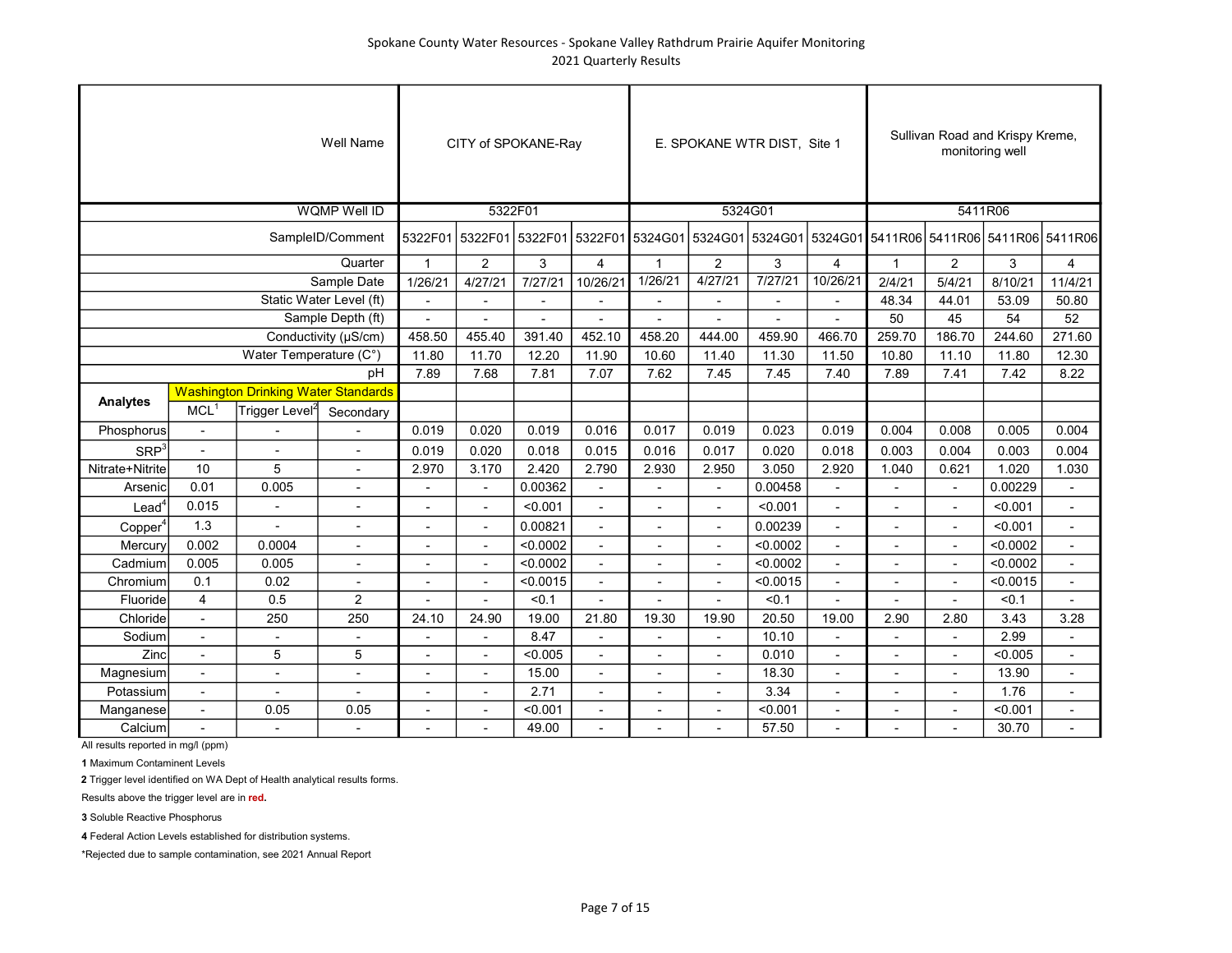|                     |                          |                                            | Well Name                |                          |                          |                          | Sullivan Park South, monitoring well |                         | <b>Sullivan Spring</b> |                |                          | New Balfour Park monitoring well |                          |
|---------------------|--------------------------|--------------------------------------------|--------------------------|--------------------------|--------------------------|--------------------------|--------------------------------------|-------------------------|------------------------|----------------|--------------------------|----------------------------------|--------------------------|
|                     |                          |                                            | WQMP Well ID             |                          |                          | 5411R03                  |                                      |                         | 5411R05s               |                |                          | 5417R02                          |                          |
|                     |                          |                                            | SampleID/Comment         |                          | 5411R03 5411R03          | 5411R03                  | 5411R03a                             | 5411R03                 | 5411R05S               |                |                          | 5417R02 5417R02 5417R02 5417R02  |                          |
|                     |                          |                                            | Quarter                  | $\overline{1}$           | $\overline{2}$           | 3                        | 3                                    | $\overline{\mathbf{4}}$ | 3                      | $\overline{1}$ | $\overline{2}$           | 3                                | 4                        |
|                     |                          |                                            | Sample Date              | 2/4/2021                 | 5/4/2021                 | 8/10/2021                | 8/10/2021                            | 11/4/2021               | 8/10/21                | 2/4/21         | 5/6/21                   | 8/10/21                          | 11/4/21                  |
|                     |                          |                                            | Static Water Level (ft)  | 31.41                    | 25.79                    | 36.41                    | 36.41                                | 33.93                   |                        | 69.6           | 67.77                    | 73.96                            | 72.61                    |
|                     |                          |                                            | Sample Depth (ft)        | 33                       | 28                       | 38                       | 38                                   | 35                      |                        | 71             | 69                       | 75                               | 74                       |
|                     |                          |                                            | Conductivity (µS/cm)     | 255.30                   | 240.30                   | 231.30                   | 231.30                               | 260.40                  | 235.50                 | 209.70         | 199.90                   | 189.40                           | 214.40                   |
|                     |                          | Water Temperature (C°)                     |                          | 9.40                     | 12.00                    | 15.30                    | 15.30                                | 12.40                   | 13.30                  | 13.30          | 15.00                    | 15.20                            | 14.00                    |
|                     |                          |                                            | pH                       | 7.91                     | 7.33                     | 7.45                     | 7.45                                 | 8.19                    | 6.98                   | 7.90           | 7.07                     | 7.45                             | 8.26                     |
| <b>Analytes</b>     |                          | <b>Washington Drinking Water Standards</b> |                          |                          |                          | $\overline{\phantom{a}}$ |                                      |                         |                        |                |                          |                                  |                          |
|                     | MCL <sup>1</sup>         | Trigger Level <sup>2</sup>                 | Secondary                | $\bar{\phantom{a}}$      | ÷,                       | L,                       |                                      |                         |                        |                |                          |                                  |                          |
| Phosphorus          | $\blacksquare$           |                                            |                          | 0.004                    | 0.007                    | 0.006                    | 0.006                                | 0.005                   | 0.003                  | 0.008          | 0.010                    | 0.011                            | 0.007                    |
| SRP <sup>3</sup>    | $\overline{\phantom{a}}$ | $\blacksquare$                             | $\blacksquare$           | 0.002                    | 0.004                    | 0.004                    | 0.004                                | 0.005                   | 0.002                  | 0.006          | 0.009                    | 0.007                            | 0.006                    |
| Nitrate+Nitrite     | 10                       | 5                                          | ÷,                       | 1.010                    | 0.924                    | 0.906                    | 0.884                                | 0.989                   | 0.946                  | 0.829          | 0.894                    | 0.684                            | 0.745                    |
| Arsenic             | 0.01                     | 0.005                                      |                          |                          |                          | 0.00305                  | 0.00307                              |                         | 0.00312                |                |                          | 0.00244                          |                          |
| Lead <sup>4</sup>   | 0.015                    | $\overline{a}$                             | $\overline{a}$           | $\overline{\phantom{a}}$ | $\overline{\phantom{a}}$ | < 0.001                  | < 0.001                              | $\blacksquare$          | < 0.001                | $\blacksquare$ | $\blacksquare$           | < 0.001                          | $\overline{\phantom{a}}$ |
| Copper <sup>4</sup> | 1.3                      | ÷,                                         | ÷                        | $\blacksquare$           | $\overline{a}$           | < 0.001                  | < 0.001                              | ÷,                      | < 0.001                | $\blacksquare$ | $\overline{\phantom{a}}$ | < 0.001                          | ÷,                       |
| Mercury             | 0.002                    | 0.0004                                     | $\blacksquare$           | $\blacksquare$           | $\blacksquare$           | < 0.0002                 | < 0.0002                             | $\blacksquare$          | < 0.0002               | $\blacksquare$ | $\blacksquare$           | < 0.0002                         | $\overline{\phantom{a}}$ |
| Cadmium             | 0.005                    | 0.005                                      |                          | $\overline{a}$           | $\overline{a}$           | < 0.0002                 | < 0.0002                             | $\overline{a}$          | < 0.0002               | $\overline{a}$ | $\overline{a}$           | < 0.0002                         | $\overline{\phantom{a}}$ |
| Chromium            | 0.1                      | 0.02                                       |                          | $\overline{\phantom{a}}$ | $\overline{a}$           | < 0.0015                 | < 0.0015                             |                         | < 0.0015               | $\blacksquare$ |                          | < 0.0015                         | $\blacksquare$           |
| Fluoride            | 4                        | 0.5                                        | $\overline{2}$           | $\overline{\phantom{a}}$ |                          | < 0.1                    | < 0.1                                |                         | < 0.1                  |                |                          | < 0.1                            |                          |
| Chloride            |                          | 250                                        | 250                      | 2.90                     | 3.28                     | 2.85                     | 2.85                                 | 3.11                    | 2.99                   | 6.30           | 5.84                     | 4.89                             | 6.59                     |
| Sodium              | $\blacksquare$           | $\overline{\phantom{a}}$                   | $\overline{\phantom{a}}$ | $\overline{\phantom{a}}$ |                          | 2.96                     | 2.87                                 |                         | 3.01                   |                |                          | 3.00                             |                          |
| Zinc                | $\overline{\phantom{a}}$ | 5                                          | 5                        | $\overline{\phantom{a}}$ | $\overline{\phantom{a}}$ | < 0.005                  | < 0.005                              | $\blacksquare$          | < 0.005                | $\blacksquare$ | $\blacksquare$           | < 0.005                          | $\overline{\phantom{a}}$ |
| Magnesium           | $\overline{\phantom{a}}$ | $\blacksquare$                             | $\overline{\phantom{a}}$ | $\overline{\phantom{a}}$ | $\overline{\phantom{a}}$ | 12.80                    | 12.40                                | $\blacksquare$          | 13.30                  | ٠              | $\blacksquare$           | 8.06                             | $\overline{\phantom{a}}$ |
| Potassium           | ÷,                       | ÷,                                         | ÷,                       | $\overline{\phantom{a}}$ | ä,                       | 2.03                     | 1.95                                 | ä,                      | 2.08                   | $\blacksquare$ |                          | 1.58                             | ÷,                       |
| Manganese           | $\overline{a}$           | 0.05                                       | 0.05                     | $\overline{\phantom{a}}$ |                          | < 0.001                  | < 0.001                              | $\overline{a}$          | < 0.001                |                |                          | < 0.001                          | $\overline{\phantom{a}}$ |
| Calcium             |                          |                                            |                          |                          |                          | 29.20                    | 28.30                                |                         | 30.50                  |                |                          | 26.20                            |                          |

1 Maximum Contaminent Levels

2 Trigger level identified on WA Dept of Health analytical results forms.

Results above the trigger level are in red.

3 Soluble Reactive Phosphorus

4 Federal Action Levels established for distribution systems.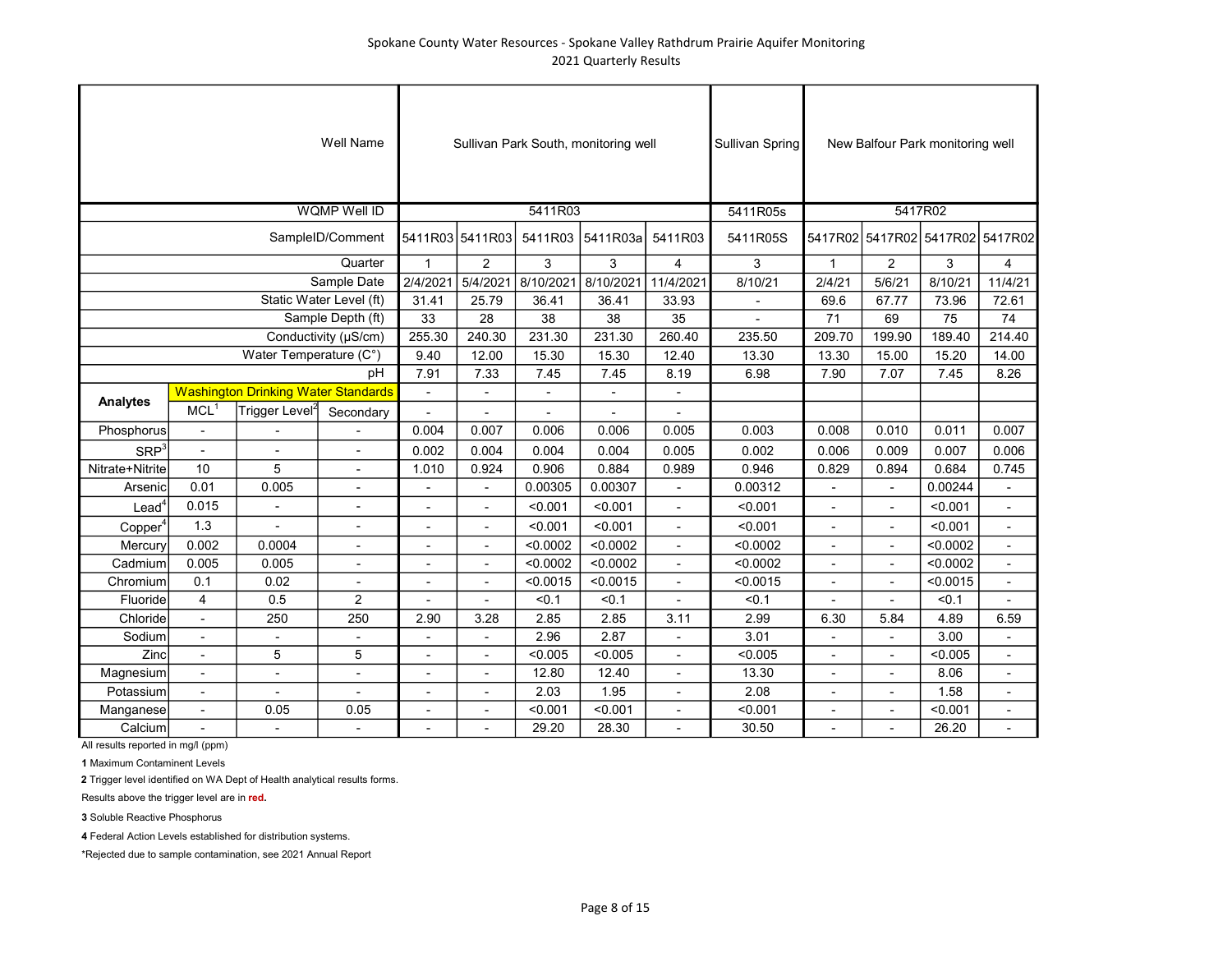|                     |                          |                                            | Well Name               |                          |                                                                                             |                          | Spokane Co Water Dist #3, Site 2-5, 26th & Vercler |                |          |                          |                |                          |          |                          | Mission Well.<br>VERA WATER & POWER, New Well 4 LIBERTY LAKE<br><b>SEWER DIST</b> |
|---------------------|--------------------------|--------------------------------------------|-------------------------|--------------------------|---------------------------------------------------------------------------------------------|--------------------------|----------------------------------------------------|----------------|----------|--------------------------|----------------|--------------------------|----------|--------------------------|-----------------------------------------------------------------------------------|
|                     |                          |                                            | <b>WQMP Well ID</b>     |                          |                                                                                             |                          | 5427L01                                            |                |          |                          |                |                          | 5426L03  |                          | 5515C01                                                                           |
|                     |                          |                                            | SampleID/Comment        | 5427L01                  | 5427L01a 5427L01 5427L01a 5427L01 5427L01a 5427L01a 5427L01 5426L03 5426L03 5426L03 5426L03 |                          |                                                    |                |          |                          |                |                          |          |                          | 5515C01                                                                           |
|                     |                          |                                            | Quarter                 | $\overline{1}$           | $\overline{1}$                                                                              | $\overline{2}$           | $\overline{2}$                                     | 3              | 3        | 4                        | $\mathbf 1$    | $\overline{2}$           | 3        | 4                        | 3                                                                                 |
|                     |                          |                                            | Sample Date             | 1/26/21                  | 1/26/21                                                                                     | 4/27/21                  | 4/27/21                                            | 7/27/21        | 7/27/21  | 11/2/21                  | 1/26/21        | 4/27/21                  | 7/27/21  | 10/26/21                 | 7/27/21                                                                           |
|                     |                          |                                            | Static Water Level (ft) | $\blacksquare$           | $\blacksquare$                                                                              |                          | $\blacksquare$                                     | $\blacksquare$ |          |                          |                |                          |          |                          |                                                                                   |
|                     |                          |                                            | Sample Depth (ft)       |                          | $\overline{a}$                                                                              |                          |                                                    |                |          |                          |                |                          |          |                          |                                                                                   |
|                     |                          |                                            | Conductivity (µS/cm)    | 396.80                   | $\blacksquare$                                                                              | 396.1                    |                                                    | 398.40         |          | 398.40                   | 444.80         | 451.80                   | 418.20   | 460.30                   | 282.00                                                                            |
|                     |                          | Water Temperature (C°)                     |                         | 11.7                     |                                                                                             | 12                       |                                                    | 11.90          |          | 11.40                    | 11.00          | 10.70                    | 11.10    | 11.00                    | 14.50                                                                             |
|                     |                          |                                            | pH                      | 7.75                     |                                                                                             | 7.35                     |                                                    | 7.58           |          | 7.93                     | 7.55           | 7.29                     | 7.52     | 7.74                     | 7.84                                                                              |
| <b>Analytes</b>     |                          | <b>Washington Drinking Water Standards</b> |                         |                          |                                                                                             |                          |                                                    |                |          |                          |                |                          |          |                          |                                                                                   |
|                     | MCL <sup>1</sup>         | Trigger Level <sup>2</sup>                 | Secondary               |                          |                                                                                             |                          |                                                    |                |          |                          |                |                          |          |                          |                                                                                   |
| Phosphorus          | $\overline{\phantom{a}}$ |                                            |                         | 0.004                    | 0.005                                                                                       | 0.005                    | 0.005                                              | 0.007          | 0.006    | 0.008                    | 0.007          | 0.008                    | 0.007    | 0.008                    | 0.011                                                                             |
| SRP <sup>3</sup>    | $\overline{a}$           | $\overline{a}$                             | L.                      | 0.004                    | 0.004                                                                                       | 0.005                    | 0.005                                              | 0.005          | 0.005    | 0.005                    | 0.006          | 0.008                    | 0.007    | 0.008                    | 0.010                                                                             |
| Nitrate+Nitrite     | 10                       | 5                                          | L.                      | 2.190                    | 2.190                                                                                       | 2.240                    | 2.200                                              | 2.330          | 2.260    | 2.060                    | 2.770          | 2.870                    | 2.750    | 2.850                    | 1.170                                                                             |
| Arsenic             | 0.01                     | 0.005                                      |                         |                          |                                                                                             |                          |                                                    | 0.00390        | 0.00390  |                          |                |                          | 0.00406  |                          | 0.00306                                                                           |
| $\text{Lead}^4$     | 0.015                    | $\overline{\phantom{a}}$                   | $\blacksquare$          | $\overline{\phantom{a}}$ | $\overline{\phantom{a}}$                                                                    | $\overline{\phantom{a}}$ | $\overline{\phantom{a}}$                           | < 0.001        | < 0.001  | $\blacksquare$           | $\blacksquare$ | $\sim$                   | < 0.001  | $\sim$                   | < 0.001                                                                           |
| Copper <sup>4</sup> | 1.3                      | $\blacksquare$                             | ä,                      | $\blacksquare$           | $\overline{\phantom{a}}$                                                                    |                          | $\sim$                                             | 0.00129        | 0.00134  | $\blacksquare$           |                |                          | < 0.001  |                          | 0.00387                                                                           |
| Mercury             | 0.002                    | 0.0004                                     | $\blacksquare$          | $\overline{\phantom{a}}$ | $\blacksquare$                                                                              | $\blacksquare$           | $\blacksquare$                                     | < 0.0002       | < 0.0002 | $\overline{\phantom{a}}$ | $\sim$         | $\sim$                   | < 0.0002 | $\overline{\phantom{a}}$ | < 0.0002                                                                          |
| Cadmium             | 0.005                    | 0.005                                      | $\overline{a}$          | ٠                        | $\blacksquare$                                                                              |                          | $\blacksquare$                                     | < 0.0002       | < 0.0002 | $\blacksquare$           |                |                          | < 0.0002 |                          | < 0.0002                                                                          |
| Chromium            | 0.1                      | 0.02                                       | L.                      | $\overline{a}$           | $\overline{a}$                                                                              |                          | $\overline{a}$                                     | < 0.0015       | < 0.0015 |                          |                |                          | < 0.0015 |                          | < 0.0015                                                                          |
| Fluoride            | $\overline{4}$           | 0.5                                        | $\overline{2}$          |                          |                                                                                             |                          |                                                    | < 0.1          | < 0.1    |                          |                |                          | < 0.1    |                          | 50.1                                                                              |
| Chloride            | $\overline{a}$           | 250                                        | 250                     | 11.70                    | 12.00                                                                                       | 11.30                    | 11.60                                              | 11.20          | 11.60    | 11.90                    | 12.60          | 13.50                    | 12.30    | 12.60                    | 6.34                                                                              |
| Sodium              | $\overline{\phantom{a}}$ |                                            | $\blacksquare$          |                          |                                                                                             |                          |                                                    | 6.33           | 6.72     |                          |                |                          | 8.71     |                          | 5.03                                                                              |
| Zinc                | $\blacksquare$           | 5                                          | 5                       |                          | $\overline{\phantom{a}}$                                                                    |                          |                                                    | < 0.005        | < 0.005  |                          |                |                          | 0.008    |                          | 0.007                                                                             |
| Magnesium           | $\overline{\phantom{a}}$ | $\blacksquare$                             | $\blacksquare$          | $\overline{\phantom{a}}$ | $\overline{\phantom{a}}$                                                                    | $\blacksquare$           | $\overline{\phantom{a}}$                           | 16.50          | 17.30    | $\overline{\phantom{a}}$ | $\sim$         | $\sim$                   | 15.90    | $\sim$                   | 12.70                                                                             |
| Potassium           | $\blacksquare$           | $\overline{\phantom{a}}$                   | $\sim$                  | $\overline{a}$           | $\blacksquare$                                                                              | $\overline{\phantom{a}}$ | $\blacksquare$                                     | 2.71           | 2.90     | $\overline{a}$           |                | $\overline{\phantom{a}}$ | 3.37     |                          | 2.31                                                                              |
| Manganese           | $\overline{\phantom{a}}$ | 0.05                                       | 0.05                    | $\overline{a}$           | $\blacksquare$                                                                              |                          | $\overline{a}$                                     | < 0.001        | < 0.001  |                          |                |                          | < 0.001  |                          | < 0.001                                                                           |
| Calcium             | $\overline{a}$           |                                            | $\overline{a}$          |                          |                                                                                             |                          |                                                    | 48.00          | 50.90    |                          |                |                          | 59.50    |                          | 39.70                                                                             |

1 Maximum Contaminent Levels

2 Trigger level identified on WA Dept of Health analytical results forms.

Results above the trigger level are in red.

3 Soluble Reactive Phosphorus

4 Federal Action Levels established for distribution systems.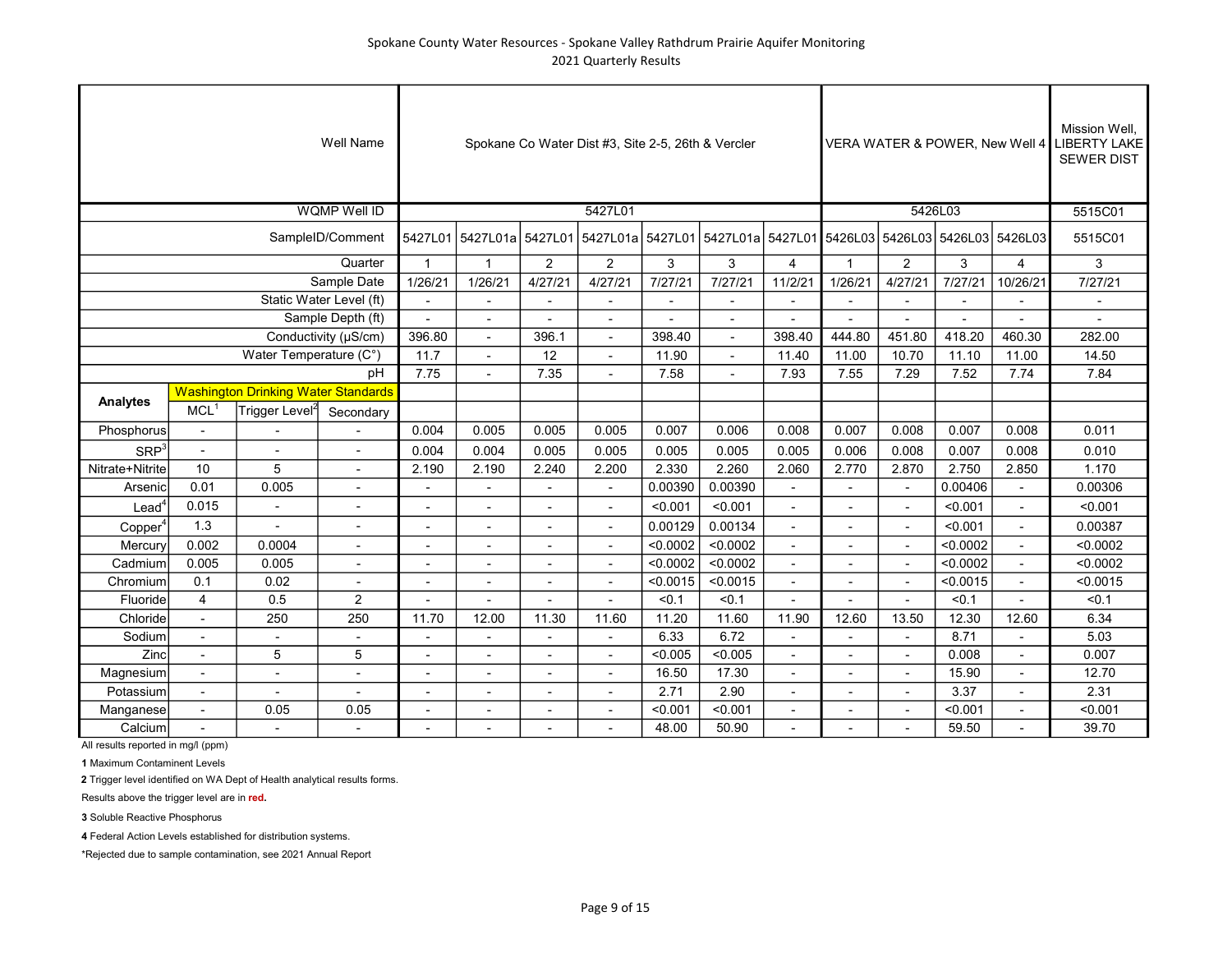## Spokane County Water Resources - Spokane Valley Rathdrum Prairie Aquifer Monitoring 2021 Quarterly Results

|                      |                          |                                            | <b>Well Name</b>         | <b>CONSOLIDATED</b><br>IRRIG DIST 19,<br>Site 2A |                          | Mission & Barker<br>monitoring well at<br>CID <sub>4</sub> |                          |                                  |                          | Euclid & Barker monitoring well at CID5 |          |                          |                                           |
|----------------------|--------------------------|--------------------------------------------|--------------------------|--------------------------------------------------|--------------------------|------------------------------------------------------------|--------------------------|----------------------------------|--------------------------|-----------------------------------------|----------|--------------------------|-------------------------------------------|
|                      |                          |                                            | <b>WQMP Well ID</b>      | 5518R01                                          |                          | 5517D05                                                    |                          |                                  |                          | 5507A04                                 |          |                          |                                           |
|                      |                          |                                            | SampleID/Comment         | 5518R01                                          |                          |                                                            |                          | 5517D05 5517D05 5507A04 5507A04a |                          |                                         |          |                          | 5507A04 5507A04a 5507A04 5507A04 5507A04a |
|                      |                          |                                            | Quarter                  | 3                                                | $\overline{2}$           | 3                                                          | $\mathbf{1}$             | $\mathbf{1}$                     | $\overline{2}$           | 2                                       | 3        | $\overline{4}$           | $\overline{4}$                            |
|                      |                          |                                            | Sample Date              | 7/27/21                                          | 5/6/21                   | 8/6/21                                                     | 2/4/21                   | 2/4/21                           | 5/6/21                   | 5/6/21                                  | 8/6/21   | 11/4/21                  | 11/4/21                                   |
|                      |                          |                                            | Static Water Level (ft)  | $\overline{a}$                                   | 81.43                    | 87.61                                                      | 68.84                    |                                  | 66.93                    | $\mathbf{r}$                            | 73.08    | 71.3                     | $\sim$                                    |
|                      |                          |                                            | Sample Depth (ft)        |                                                  | 85                       | 89                                                         | 70                       |                                  | 69.5                     | $\overline{a}$                          | 74       | 73                       | $\overline{a}$                            |
|                      |                          |                                            | Conductivity (µS/cm)     | 142.10                                           | 98.50                    | 93.60                                                      | 349.40                   |                                  | 347.00                   |                                         | 335.50   | 354.10                   | $\blacksquare$                            |
|                      |                          | Water Temperature (C°)                     |                          | 12.90                                            | 16.10                    | 15.30                                                      | 10.00                    |                                  | 12.20                    |                                         | 12.10    | 10.60                    |                                           |
|                      |                          |                                            | pH                       | 8.13                                             | 7.10                     | 7.27                                                       | 7.74                     |                                  | 7.19                     |                                         | 6.96     | 7.91                     |                                           |
| <b>Analytes</b>      |                          | <b>Washington Drinking Water Standards</b> |                          |                                                  |                          |                                                            |                          |                                  |                          |                                         |          |                          |                                           |
|                      | MCL <sup>1</sup>         | $ {\mathsf T}$ rigger Level $^2$           | Secondary                |                                                  |                          |                                                            |                          |                                  |                          |                                         |          |                          |                                           |
| Phosphorus           | $\blacksquare$           |                                            |                          | 0.003                                            | $\overline{\phantom{0}}$ | 0.004                                                      | 0.003                    | 0.003                            | 0.002                    | 0.002                                   | 0.003    | 0.003                    | 0.003                                     |
| SRP <sup>3</sup>     | $\overline{a}$           |                                            | $\overline{a}$           | 0.003                                            | L.                       | 0.003                                                      | < 0.001                  | < 0.001                          | 0.002                    | 0.002                                   | 0.002    | 0.001                    | 0.001                                     |
| Nitrate+Nitrite      | 10                       | 5                                          | $\overline{a}$           | 0.495                                            | $\overline{a}$           | 0.320                                                      | 1.480                    | 1.480                            | 1.500                    | 1.480                                   | 1.430    | 1.340                    | 1.330                                     |
| Arsenic              | 0.01                     | 0.005                                      |                          | 0.00117                                          | < 0.001                  | < 0.001                                                    |                          |                                  | 0.00213                  | 0.00215                                 | 0.00216  |                          |                                           |
| $L$ ead <sup>4</sup> | 0.015                    | $\overline{\phantom{a}}$                   | $\overline{\phantom{a}}$ | < 0.001                                          | < 0.001                  | < 0.001                                                    | $\blacksquare$           | $\overline{\phantom{a}}$         | < 0.001                  | < 0.001                                 | < 0.001  | ٠                        | $\overline{\phantom{a}}$                  |
| Copper <sup>4</sup>  | 1.3                      | $\overline{a}$                             | ä,                       | < 0.001                                          | < 0.001                  | < 0.001                                                    | $\blacksquare$           |                                  | < 0.001                  | < 0.001                                 | < 0.001  | $\overline{a}$           | ٠                                         |
| Mercury              | 0.002                    | 0.0004                                     | $\overline{\phantom{a}}$ | < 0.0002                                         | < 0.0002                 | < 0.0002                                                   | $\overline{\phantom{a}}$ | $\overline{\phantom{a}}$         | < 0.0002                 | < 0.0002                                | < 0.0002 | ÷,                       | ٠                                         |
| Cadmium              | 0.005                    | 0.005                                      | $\overline{a}$           | < 0.0002                                         | < 0.0002                 | < 0.0002                                                   | $\overline{a}$           |                                  | < 0.0002                 | < 0.0002                                | < 0.0002 | ÷,                       | $\overline{\phantom{a}}$                  |
| Chromium             | 0.1                      | 0.02                                       | $\overline{a}$           | < 0.0015                                         | $\overline{a}$           | < 0.0015                                                   | $\sim$                   | $\overline{\phantom{a}}$         |                          | $\overline{a}$                          | < 0.0015 | ä,                       | $\blacksquare$                            |
| Fluoride             | $\overline{4}$           | 0.5                                        | 2                        | < 0.1                                            | $\overline{a}$           | < 0.1                                                      | $\overline{a}$           |                                  |                          |                                         | < 0.1    |                          | $\overline{a}$                            |
| Chloride             | $\overline{a}$           | 250                                        | 250                      | 4.27                                             | $\overline{a}$           | 2.55                                                       | 2.90                     | 2.86                             | 3.25                     | 3.26                                    | 2.90     | 3.04                     | 3.02                                      |
| Sodium               |                          | $\blacksquare$                             |                          | 2.47                                             |                          | 2.48                                                       |                          |                                  |                          |                                         | 3.40     |                          | ٠                                         |
| Zinc                 |                          | 5                                          | 5                        | < 0.005                                          | < 0.005                  | < 0.005                                                    |                          |                                  | 0.009                    | < 0.005                                 | < 0.005  |                          | ٠                                         |
| Magnesium            | $\overline{\phantom{a}}$ | $\overline{\phantom{a}}$                   | $\overline{\phantom{a}}$ | 4.60                                             | $\overline{\phantom{m}}$ | 3.80                                                       | $\overline{\phantom{a}}$ | $\overline{\phantom{a}}$         | $\overline{\phantom{a}}$ | $\overline{\phantom{a}}$                | 19.60    | $\overline{\phantom{a}}$ | $\overline{\phantom{a}}$                  |
| Potassium            | $\overline{\phantom{a}}$ | $\overline{\phantom{a}}$                   | $\overline{\phantom{a}}$ | 1.20                                             | ٠                        | 1.05                                                       | $\overline{\phantom{a}}$ | $\blacksquare$                   | $\overline{a}$           | $\overline{\phantom{a}}$                | 2.25     | Ĭ.                       | $\overline{\phantom{a}}$                  |
| Manganese            | $\overline{\phantom{a}}$ | 0.05                                       | 0.05                     | < 0.001                                          | $\overline{\phantom{0}}$ | < 0.001                                                    | $\overline{\phantom{a}}$ | $\blacksquare$                   | $\overline{\phantom{a}}$ | $\overline{\phantom{a}}$                | < 0.001  | L,                       | $\overline{\phantom{a}}$                  |
| Calcium              | $\overline{a}$           | $\overline{a}$                             | $\overline{a}$           | 19.70                                            | $\overline{a}$           | 11.50                                                      | $\blacksquare$           |                                  |                          |                                         | 43.70    | $\overline{a}$           | $\overline{a}$                            |

All results reported in mg/l (ppm)

1 Maximum Contaminent Levels

2 Trigger level identified on WA Dept of Health analytical results forms.

Results above the trigger level are in red.

3 Soluble Reactive Phosphorus

4 Federal Action Levels established for distribution systems.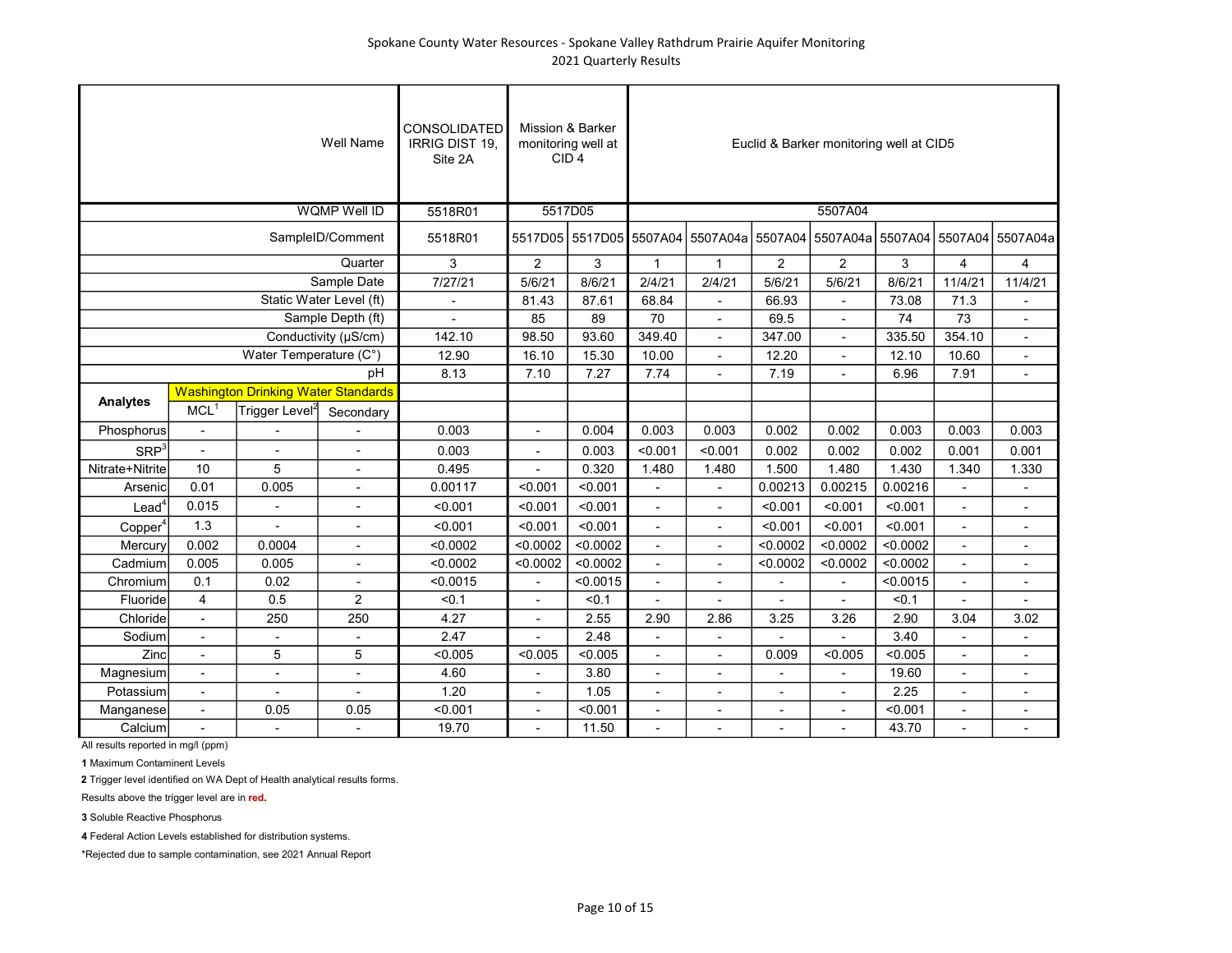|                     |                          |                                            | <b>Well Name</b>         |                |                          | Trent & Barker Road, monitoring well |                          | Barker Road north<br>of river, monitoring | well     | <b>Barker Road</b><br>North, monitoring | <b>Centennial Trail</b><br>well | <b>Barker Road</b><br><b>Centennial Trail</b><br>South, monitoring<br>well                        |          | <b>CONSOLIDATED</b><br>IRRIG DIST 19,<br>Site 11B |
|---------------------|--------------------------|--------------------------------------------|--------------------------|----------------|--------------------------|--------------------------------------|--------------------------|-------------------------------------------|----------|-----------------------------------------|---------------------------------|---------------------------------------------------------------------------------------------------|----------|---------------------------------------------------|
|                     |                          |                                            | <b>WQMP Well ID</b>      |                |                          | 5505D01                              |                          | 5507H01                                   |          | 5508M01                                 |                                 | 5508M02                                                                                           |          | 6631M04                                           |
|                     |                          |                                            | SampleID/Comment         |                |                          |                                      |                          |                                           |          |                                         |                                 | 5505D01   5505D01   5505D01   5505D01   5507H01   5507H01   5508M01   5508M01   5508M02   5508M02 |          | 6631M04                                           |
|                     |                          |                                            | Quarter                  | $\mathbf{1}$   | $\overline{2}$           | 3                                    | 4                        | $\overline{2}$                            | 3        | $\overline{2}$                          | 3                               | $\overline{2}$                                                                                    | 3        | 3                                                 |
|                     |                          |                                            | Sample Date              | 2/4/21         | 5/6/21                   | 8/6/21                               | 11/4/21                  | 5/6/21                                    | 8/6/21   | 5/6/21                                  | 8/6/21                          | 5/6/21                                                                                            | 8/6/21   | 8/10/21                                           |
|                     |                          |                                            | Static Water Level (ft)  | 91.70          | 90.08                    | 95.74                                | 94.11                    | 44.78                                     | 51.41    | 63.48                                   | 70.00                           | 64.61                                                                                             | 70.92    |                                                   |
|                     |                          |                                            | Sample Depth (ft)        | 93             | 91                       | 97                                   | 96                       | 46                                        | 53       | 65                                      | 71                              | 66                                                                                                | 72       |                                                   |
|                     |                          |                                            | Conductivity (µS/cm)     | 380.50         | 383.70                   | 371.90                               | 388.40                   | 71.50                                     | 67.10    | 58.80                                   | 64.6                            | 59.70                                                                                             | 64.9     | 240.80                                            |
|                     |                          | Water Temperature (C°)                     |                          | 11.10          | 12.90                    | 13.70                                | 11.60                    | 9.20                                      | 25.10    | 11.60                                   | 23.00                           | 10.70                                                                                             | 20.00    | 13.50                                             |
|                     |                          |                                            | pH                       | 7.74           | 7.18                     | 7.18                                 | 7.97                     | 6.46                                      | 6.49     | 6.64                                    | 7.01                            | 6.43                                                                                              | 6.31     | 7.54                                              |
| Analytes            |                          | <b>Washington Drinking Water Standards</b> |                          |                |                          |                                      |                          |                                           |          |                                         |                                 |                                                                                                   |          |                                                   |
|                     | MCL <sup>1</sup>         | Trigger Level <sup>2</sup>                 | Secondary                |                |                          |                                      |                          |                                           |          |                                         |                                 |                                                                                                   |          |                                                   |
| Phosphorus          | $\blacksquare$           |                                            |                          | 0.007          | 0.010                    | 0.012                                | 0.012                    | ٠                                         | 0.013    | $\overline{a}$                          | 0.013                           | $\overline{a}$                                                                                    | 0.012    | 0.005                                             |
| SRP <sup>3</sup>    | $\overline{a}$           |                                            |                          | 0.007          | 0.010                    | 0.011                                | 0.012                    |                                           | 0.012    |                                         | 0.011                           |                                                                                                   | 0.012    | 0.012                                             |
| Nitrate+Nitrite     | 10                       | 5                                          | $\overline{\phantom{a}}$ | 3.010          | 3.190                    | 3.150                                | 3.020                    |                                           | 0.452    |                                         | 0.307                           |                                                                                                   | 0.395    | 1.140                                             |
| Arsenic             | 0.01                     | 0.005                                      | $\overline{\phantom{a}}$ | $\overline{a}$ | $\blacksquare$           | 0.00536                              | $\overline{\phantom{a}}$ | < 0.001                                   | < 0.001  | < 0.001                                 | < 0.001                         | < 0.001                                                                                           | < 0.001  | 0.00534                                           |
| $\textsf{lead}^4$   | 0.015                    | $\overline{\phantom{a}}$                   | $\overline{\phantom{a}}$ |                | ٠                        | < 0.001                              | $\blacksquare$           | < 0.001                                   | < 0.001  | < 0.001                                 | < 0.001                         | < 0.001                                                                                           | < 0.001  | < 0.001                                           |
| Copper <sup>4</sup> | 1.3                      |                                            | ٠                        | $\blacksquare$ | $\overline{\phantom{a}}$ | < 0.001                              | $\blacksquare$           | < 0.001                                   | < 0.001  | < 0.001                                 | < 0.001                         | < 0.001                                                                                           | < 0.001  | 0.00103                                           |
| Mercury             | 0.002                    | 0.0004                                     | $\overline{a}$           | $\overline{a}$ | $\overline{a}$           | < 0.0002                             | $\mathbf{r}$             | < 0.0002                                  | < 0.0002 | < 0.0002                                | < 0.0002                        | < 0.0002                                                                                          | < 0.0002 | < 0.0002                                          |
| Cadmium             | 0.005                    | 0.005                                      | $\blacksquare$           | $\overline{a}$ | $\overline{a}$           | < 0.0002                             | $\overline{a}$           | < 0.0002                                  | < 0.0002 | < 0.0002                                | < 0.0002                        | < 0.0002                                                                                          | < 0.0002 | < 0.0002                                          |
| Chromium            | 0.1                      | 0.02                                       |                          |                |                          | < 0.0015                             |                          |                                           | < 0.0015 | $\overline{a}$                          | < 0.0015                        | $\overline{a}$                                                                                    | < 0.0015 | < 0.0015                                          |
| Fluoride            | 4                        | 0.5                                        | $\overline{2}$           |                |                          | 0.12                                 |                          |                                           | < 0.1    |                                         | < 0.1                           |                                                                                                   | < 0.1    | < 0.1                                             |
| Chloride            | $\overline{\phantom{a}}$ | 250                                        | 250                      | 7.11           | 7.90                     | 7.47                                 | 7.26                     | $\overline{\phantom{m}}$                  | 2.61     |                                         | 2.49                            | $\overline{\phantom{a}}$                                                                          | 2.44     | 5.21                                              |
| Sodium              | $\blacksquare$           | $\overline{\phantom{a}}$                   | $\overline{\phantom{a}}$ |                | $\overline{\phantom{a}}$ | 6.78                                 | ÷,                       | ÷,                                        | 3.15     |                                         | 3.06                            | ä,                                                                                                | 3.09     | 3.14                                              |
| Zinc                | $\blacksquare$           | 5                                          | 5                        | $\overline{a}$ | ٠                        | < 0.005                              | ÷,                       | 0.013                                     | 0.017    | 0.027                                   | 0.020                           | 0.017                                                                                             | 0.012    | < 0.005                                           |
| Magnesium           | $\sim$                   | $\blacksquare$                             | $\overline{a}$           | $\overline{a}$ | ä,                       | 15.70                                | ÷,                       |                                           | 2.12     | ÷,                                      | 1.98                            | ÷,                                                                                                | 2.05     | 13.90                                             |
| Potassium           | $\sim$                   |                                            |                          |                | $\overline{a}$           | 2.71                                 | $\blacksquare$           | $\blacksquare$                            | 1.07     | $\overline{a}$                          | 1.06                            | $\overline{a}$                                                                                    | 1.01     | 2.21                                              |
| Manganese           | $\blacksquare$           | 0.05                                       | 0.05                     | $\blacksquare$ | ٠                        | < 0.001                              | $\blacksquare$           | ٠                                         | 0.002    | $\blacksquare$                          | < 0.001                         | $\overline{a}$                                                                                    | < 0.001  | < 0.001                                           |
| Calcium             |                          |                                            | $\blacksquare$           |                | ٠                        | 55.00                                |                          |                                           | 7.04     |                                         | 6.83                            | ٠                                                                                                 | 7.03     | 29.30                                             |

1 Maximum Contaminent Levels

2 Trigger level identified on WA Dept of Health analytical results forms.

Results above the trigger level are in red.

3 Soluble Reactive Phosphorus

4 Federal Action Levels established for distribution systems.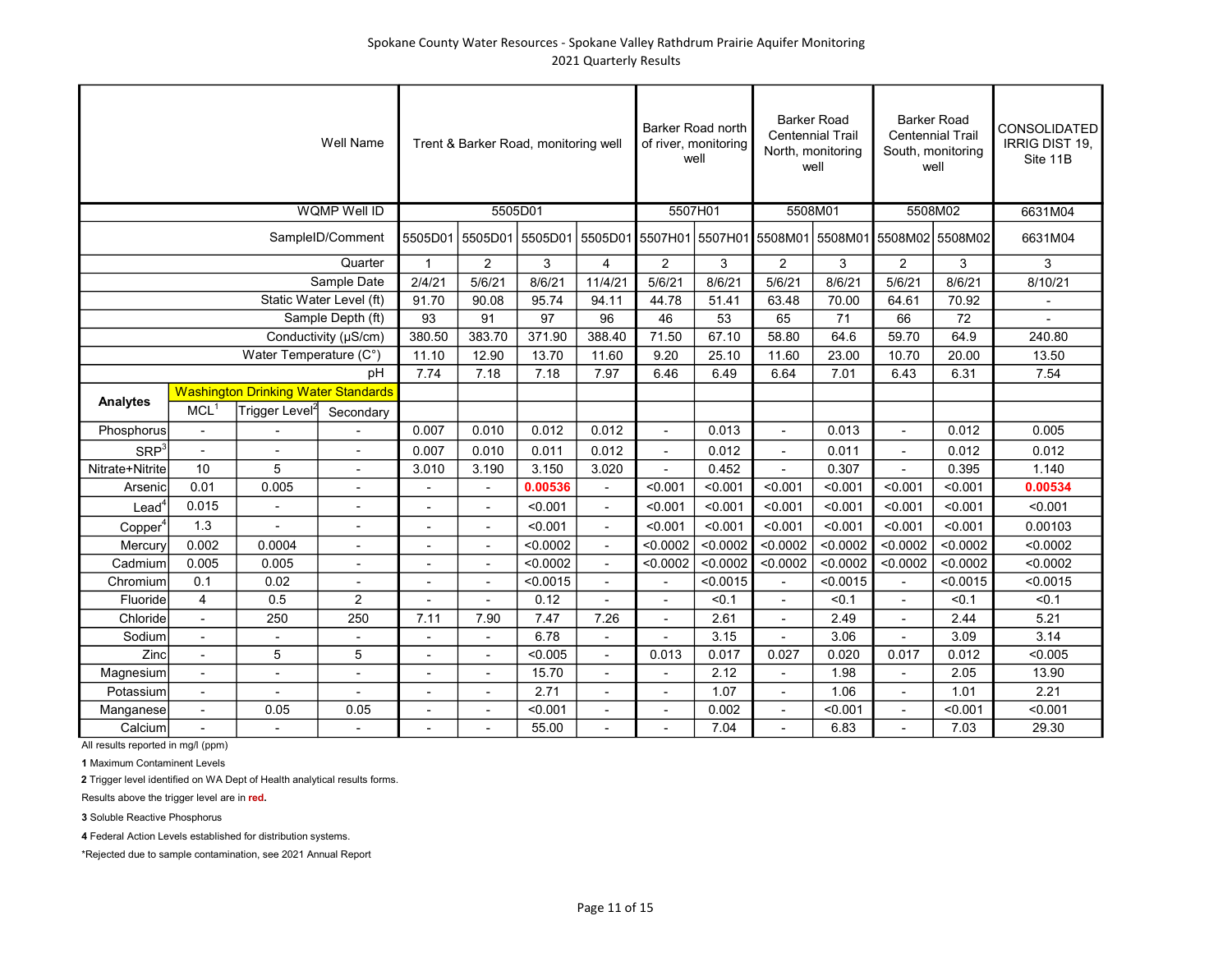|                     |                      |                                            | <b>Well Name</b>         |                          | Idaho Road - East Farms monitoring well | at CID11 |                                                                                 |                |                          | Idaho Road 300 ft south of pipeline,<br>monitoring well |                          |                |                |          | Idaho Road 1000 ft south of Trent. monite |
|---------------------|----------------------|--------------------------------------------|--------------------------|--------------------------|-----------------------------------------|----------|---------------------------------------------------------------------------------|----------------|--------------------------|---------------------------------------------------------|--------------------------|----------------|----------------|----------|-------------------------------------------|
|                     |                      |                                            | <b>WQMP Well ID</b>      |                          |                                         | 6631M07  |                                                                                 |                |                          | 6525R01                                                 |                          |                |                | 6524R01  |                                           |
|                     |                      |                                            | SampleID/Comment         |                          |                                         |          | 6631M07 6631M07 6631M07 6331M07 6525R01 6525R01 6525R01 6525R01 6524R01 6524R01 |                |                          |                                                         |                          |                |                |          | 6524R01 6524R01a                          |
|                     |                      |                                            | Quarter                  | $\overline{1}$           | $\overline{2}$                          | 3        | $\overline{4}$                                                                  | $\mathbf{1}$   | 2                        | 3                                                       | $\overline{\mathbf{4}}$  | $\mathbf{1}$   | $\overline{2}$ | 3        | 3                                         |
|                     |                      |                                            | Sample Date              | 2/4/21                   | 5/6/21                                  | 8/6/21   | 11/4/21                                                                         | 2/4/21         | 5/6/21                   | 8/6/21                                                  | 11/4/21                  | 2/4/21         | 5/6/21         | 8/6/21   | 8/6/21                                    |
|                     |                      |                                            | Static Water Level (ft)  | 114.40                   | 114.33                                  | 117.80   | 116.73                                                                          | 103.52         | 103.66                   | 106.95                                                  | 105.98                   | 125.37         | 125.83         | 128.9    |                                           |
|                     |                      |                                            | Sample Depth (ft)        | 116                      | 115                                     | 119      | 118                                                                             | 105            | 105                      | 108                                                     | 107                      | 127            | 127            | 130      | $\overline{a}$                            |
|                     |                      |                                            | Conductivity (µS/cm)     | 268.40                   | 264.20                                  | 255.80   | 266.90                                                                          | 322.30         | 318.30                   | 312.7                                                   | 327.2                    | 334.4          | 331.90         | 319.00   |                                           |
|                     |                      | Water Temperature (C°)                     |                          | 14.20                    | 15.40                                   | 15.60    | 14.90                                                                           | 10.40          | 12.20                    | 12.7                                                    | 11                       | 10.60          | 12.40          | 13.30    |                                           |
|                     |                      |                                            | pH                       | 7.91                     | 7.56                                    | 7.39     | 8.13                                                                            | 7.84           | 7.24                     | 7.36                                                    | 7.88                     | 7.69           | 7.24           | 7.44     |                                           |
| <b>Analytes</b>     |                      | <b>Washington Drinking Water Standards</b> |                          |                          |                                         |          |                                                                                 |                |                          |                                                         |                          |                |                |          |                                           |
|                     | MCL <sup>1</sup>     | Trigger Level <sup>2</sup>                 | Secondary                |                          |                                         |          |                                                                                 |                |                          |                                                         |                          |                |                |          |                                           |
| Phosphorus          | $\blacksquare$       |                                            |                          | 0.005                    | 0.005                                   | 0.005    | 0.003                                                                           | 0.004          | 0.003                    | 0.007                                                   | < 0.002                  | 0.004          | 0.003          | 0.005    | 0.005                                     |
| SRP <sup>3</sup>    | $\overline{a}$       |                                            |                          | 0.002                    | 0.005                                   | 0.003    | 0.002                                                                           | 0.001          | 0.002                    | < 0.001                                                 | < 0.001                  | < 0.001        | 0.003          | 0.001    | 0.002                                     |
| Nitrate+Nitrite     | 10                   | 5                                          |                          | 1.250                    | 1.230                                   | 1.220    | 1.180                                                                           | 0.931          | 0.937                    | 0.903                                                   | 0.859                    | 2.130          | 2.190          | 2.030    | 2.090                                     |
| Arsenic             | 0.01                 | 0.005                                      | $\blacksquare$           | $\blacksquare$           | $\blacksquare$                          | 0.00538  |                                                                                 |                |                          | 0.00243                                                 |                          |                |                | 0.00287  | 0.00286                                   |
| Lead <sup>4</sup>   | 0.015                | $\blacksquare$                             | $\blacksquare$           | $\blacksquare$           | $\blacksquare$                          | < 0.001  | $\mathbf{r}$                                                                    |                | $\overline{\phantom{a}}$ | < 0.001                                                 | $\blacksquare$           | ٠              | $\blacksquare$ | < 0.001  | < 0.001                                   |
| Copper <sup>4</sup> | 1.3                  |                                            | $\blacksquare$           | $\blacksquare$           | $\blacksquare$                          | < 0.001  | $\blacksquare$                                                                  |                |                          | < 0.001                                                 | $\overline{\phantom{a}}$ |                | ٠              | < 0.001  | < 0.001                                   |
| Mercury             | 0.002                | 0.0004                                     | $\overline{a}$           |                          | $\blacksquare$                          | < 0.0002 | $\blacksquare$                                                                  |                |                          | < 0.0002                                                | $\blacksquare$           |                | $\overline{a}$ | < 0.0002 | < 0.0002                                  |
| Cadmium             | 0.005                | 0.005                                      | $\overline{\phantom{a}}$ | $\overline{a}$           | $\overline{a}$                          | < 0.0002 | $\overline{a}$                                                                  |                |                          | < 0.0002                                                | $\overline{a}$           |                |                | < 0.0002 | < 0.0002                                  |
| Chromium            | 0.1                  | 0.02                                       | $\overline{a}$           | $\overline{a}$           | $\blacksquare$                          | < 0.0015 | $\overline{a}$                                                                  |                |                          | < 0.0015                                                | $\blacksquare$           |                |                | 0.0018   | 0.0018                                    |
| Fluoride            | 4                    | 0.5                                        | $\overline{2}$           |                          |                                         | < 0.1    |                                                                                 |                |                          | < 0.1                                                   |                          |                |                | 0.11     | < 0.1                                     |
| Chloride            |                      | 250                                        | 250                      | 5.40                     | 5.72                                    | 5.31     | 5.51                                                                            | 2.24           | 2.50                     | 2.27                                                    | 2.48                     | 5.32           | 5.25           | 4.45     | 4.53                                      |
| Sodium              | $\blacksquare$       | $\overline{\phantom{a}}$                   | $\blacksquare$           | $\overline{\phantom{a}}$ | $\overline{\phantom{a}}$                | 3.24     | $\overline{\phantom{a}}$                                                        | $\blacksquare$ |                          | 3.41                                                    |                          |                |                | 3.73     | 3.84                                      |
| Zinc                | $\blacksquare$       | 5                                          | 5                        | $\blacksquare$           | $\blacksquare$                          | < 0.005  | ä,                                                                              |                |                          | < 0.005                                                 | $\blacksquare$           | L,             | $\blacksquare$ | < 0.005  | < 0.005                                   |
| Magnesium           | $\sim$               | $\overline{\phantom{a}}$                   | $\overline{a}$           | $\blacksquare$           | $\sim$                                  | 14.00    | ÷,                                                                              |                |                          | 19.10                                                   | $\overline{a}$           | $\overline{a}$ | $\overline{a}$ | 16.80    | 17.20                                     |
| Potassium           | $\ddot{\phantom{a}}$ | $\overline{a}$                             | $\overline{a}$           | $\blacksquare$           | $\overline{a}$                          | 2.24     | $\overline{\phantom{a}}$                                                        |                |                          | 2.10                                                    | $\overline{a}$           |                |                | 2.22     | 2.29                                      |
| Manganese           | $\blacksquare$       | 0.05                                       | 0.05                     | $\blacksquare$           | $\overline{a}$                          | < 0.001  | $\blacksquare$                                                                  |                |                          | < 0.001                                                 | $\overline{a}$           |                |                | < 0.001  | < 0.001                                   |
| Calcium             |                      |                                            |                          |                          |                                         | 31.40    |                                                                                 |                |                          | 39.50                                                   |                          |                |                | 41.60    | 42.80                                     |

1 Maximum Contaminent Levels

2 Trigger level identified on WA Dept of Health analytical results forms.

Results above the trigger level are in red.

3 Soluble Reactive Phosphorus

4 Federal Action Levels established for distribution systems.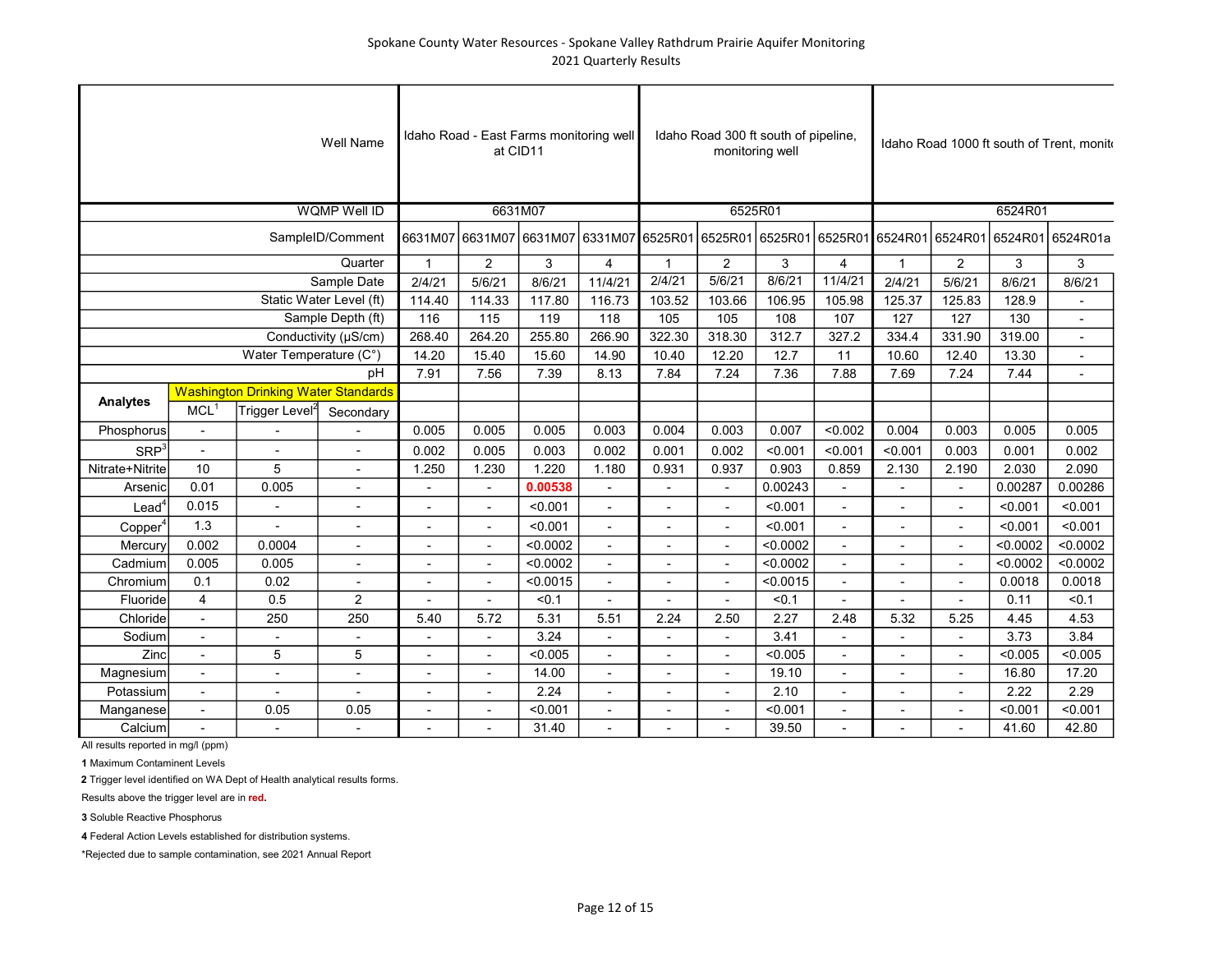|                     | <b>bring well</b>        |                                            |                          | <b>Three Springs</b>     |                          |                                                      | Spokane Fish<br>Hatchery well | SPOKANE FISH HATCHERY, GRIFFITH<br><b>SPR</b> |                                     |          |                          |                          |          |                              |
|---------------------|--------------------------|--------------------------------------------|--------------------------|--------------------------|--------------------------|------------------------------------------------------|-------------------------------|-----------------------------------------------|-------------------------------------|----------|--------------------------|--------------------------|----------|------------------------------|
|                     |                          |                                            |                          | 5212F01s                 |                          |                                                      | 6211K01                       | 6211J01s                                      |                                     |          |                          |                          |          |                              |
|                     |                          |                                            |                          |                          |                          | 6524R01 5212F01S 5212F01S 5212F01S 5212F01s 5212F01s | 6211K01                       |                                               | 6211J01s 6211J01S 6211J01S 6211J01s |          |                          |                          |          |                              |
|                     | $\overline{4}$           | $\mathbf{1}$                               | $\overline{2}$           | 3                        | $\overline{4}$           | 4                                                    | 3                             | $\mathbf{1}$                                  | $\overline{2}$                      | 3        | $\overline{4}$           |                          |          |                              |
| Sample Date         |                          |                                            |                          | 11/4/21                  | 1/26/21                  | 4/27/21                                              | 8/2/21                        | 10/26/21                                      | 10/26/21                            | 8/5/21   | 1/26/21                  | 4/27/21                  | 8/5/21   | 10/26/21                     |
|                     | 127.98                   | $\blacksquare$                             |                          | $\blacksquare$           | $\overline{\phantom{a}}$ |                                                      |                               |                                               | $\overline{\phantom{m}}$            |          |                          |                          |          |                              |
|                     | 129                      |                                            |                          |                          |                          | $\overline{a}$                                       |                               |                                               |                                     |          |                          |                          |          |                              |
|                     | 337.50                   | 322.1                                      | 312.1                    | 311.30                   | 355.50                   | $\overline{a}$                                       | 296.10                        | 339.70                                        | 337.10                              | 330.70   | 348.50                   |                          |          |                              |
|                     | 11.10                    | 11.1                                       | 11.6                     | 11.80                    | 11.60                    | $\overline{\phantom{0}}$                             | 12.00                         | 11.20                                         | 11.40                               | 11.30    | 11.20                    |                          |          |                              |
| pH                  |                          |                                            |                          | 7.96                     | 7.86                     | 7.51                                                 | 7.54                          | 8.07                                          | $\overline{\phantom{0}}$            | 7.38     | 7.98                     | 7.38                     | 7.04     | 8.20                         |
| <b>Analytes</b>     |                          | <b>Washington Drinking Water Standards</b> |                          |                          |                          |                                                      |                               |                                               |                                     |          |                          |                          |          |                              |
|                     | MCL <sup>1</sup>         | Trigger Level <sup>2</sup>                 | Secondary                |                          |                          |                                                      |                               |                                               |                                     |          |                          |                          |          |                              |
| Phosphorus          | $\blacksquare$           |                                            |                          | 0.003                    | 0.004                    | 0.005                                                | 0.016                         | 0.004                                         | 0.005                               | 0.009    | 0.004                    | 0.005                    | 0.007    | 0.005                        |
| SRP <sup>3</sup>    | $\overline{a}$           |                                            | $\overline{a}$           | 0.002                    | 0.004                    | 0.004                                                | 0.004                         | 0.001                                         | 0.001                               | 0.008    | 0.004                    | 0.004                    | 0.003    | < 0.001                      |
| Nitrate+Nitrite     | 10                       | 5                                          |                          | 2.090                    | 1.960                    | 1.800                                                | 2.040                         | 2.470                                         | 2.440                               | 1.310    | 1.540                    | 1.620                    | 1.550    | 1.530                        |
| Arsenic             | 0.01                     | 0.005                                      | $\overline{\phantom{a}}$ |                          |                          |                                                      | 0.00273                       |                                               | $\overline{\phantom{a}}$            | 0.00354  |                          |                          | 0.00314  | $\qquad \qquad \blacksquare$ |
| Lead <sup>4</sup>   | 0.015                    | ÷,                                         | $\overline{a}$           | ٠                        | $\blacksquare$           | $\overline{\phantom{a}}$                             | < 0.001                       | $\blacksquare$                                | ٠                                   | < 0.001  | ٠                        | $\blacksquare$           | < 0.001  | $\blacksquare$               |
| Copper <sup>4</sup> | 1.3                      | $\overline{\phantom{a}}$                   | $\blacksquare$           | ٠                        |                          |                                                      | < 0.001                       | ÷,                                            | $\overline{\phantom{a}}$            | < 0.001  | ٠                        | $\overline{\phantom{a}}$ | < 0.001  | $\overline{\phantom{a}}$     |
| Mercury             | 0.002                    | 0.0004                                     | $\overline{a}$           | $\blacksquare$           |                          | $\sim$                                               | < 0.0002                      | $\overline{a}$                                | $\blacksquare$                      | < 0.0002 | $\blacksquare$           | $\blacksquare$           | < 0.0002 | $\mathbf{r}$                 |
| Cadmium             | 0.005                    | 0.005                                      | $\overline{a}$           | $\overline{a}$           | $\overline{a}$           | $\overline{a}$                                       | < 0.0002                      | $\overline{a}$                                | $\overline{a}$                      | < 0.0002 | $\overline{\phantom{a}}$ | $\overline{a}$           | < 0.0002 | $\overline{a}$               |
| Chromium            | 0.1                      | 0.02                                       |                          | $\overline{a}$           |                          |                                                      | < 0.0015                      | $\overline{a}$                                | $\overline{a}$                      | < 0.0015 |                          | $\overline{a}$           | < 0.0015 | $\overline{a}$               |
| Fluoride            | $\overline{4}$           | 0.5                                        | $\overline{c}$           |                          |                          |                                                      | < 0.1                         |                                               |                                     | < 0.1    |                          |                          | < 0.1    |                              |
| Chloride            |                          | 250                                        | 250                      | 4.91                     | 12.70                    | 13.00                                                | 14.50                         | 15.80                                         | 15.70                               | 8.96     | 11.00                    | 11.70                    | 11.70    | 11.60                        |
| Sodium              | $\overline{\phantom{a}}$ | $\overline{\phantom{a}}$                   | $\overline{\phantom{a}}$ | $\overline{\phantom{a}}$ |                          | $\blacksquare$                                       | 6.78                          | $\blacksquare$                                | $\overline{\phantom{a}}$            | 4.48     | $\overline{\phantom{a}}$ |                          | 5.28     | $\overline{\phantom{a}}$     |
| Zinc                | $\overline{\phantom{a}}$ | 5                                          | 5                        | $\blacksquare$           | $\blacksquare$           | $\overline{\phantom{a}}$                             | < 0.005                       | $\overline{\phantom{a}}$                      | $\overline{\phantom{a}}$            | 0.006    | $\blacksquare$           | $\overline{\phantom{a}}$ | < 0.005  | $\overline{\phantom{a}}$     |
| Magnesium           | ÷,                       | $\overline{\phantom{a}}$                   | ä,                       | ä,                       | $\mathbf{r}$             | $\blacksquare$                                       | 14.10                         | ÷,                                            | $\blacksquare$                      | 18.60    | ä,                       | $\blacksquare$           | 20.90    | ä,                           |
| Potassium           | $\blacksquare$           | $\overline{\phantom{a}}$                   | $\overline{a}$           | Ĭ.                       | $\blacksquare$           |                                                      | 2.32                          | ä,                                            | $\overline{\phantom{0}}$            | 2.41     | ٠                        | $\blacksquare$           | 2.68     | ä,                           |
| Manganese           | $\blacksquare$           | 0.05                                       | 0.05                     | ÷,                       | $\overline{a}$           |                                                      | < 0.001                       | $\overline{a}$                                | $\overline{a}$                      | < 0.001  |                          | $\overline{a}$           | < 0.001  | $\mathbf{r}$                 |
| Calcium             |                          |                                            |                          |                          |                          |                                                      | 39.00                         |                                               |                                     | 34.60    |                          |                          | 38.20    |                              |

1 Maximum Contaminent Levels

2 Trigger level identified on WA Dept of Health analytical results forms.

Results above the trigger level are in red.

3 Soluble Reactive Phosphorus

4 Federal Action Levels established for distribution systems.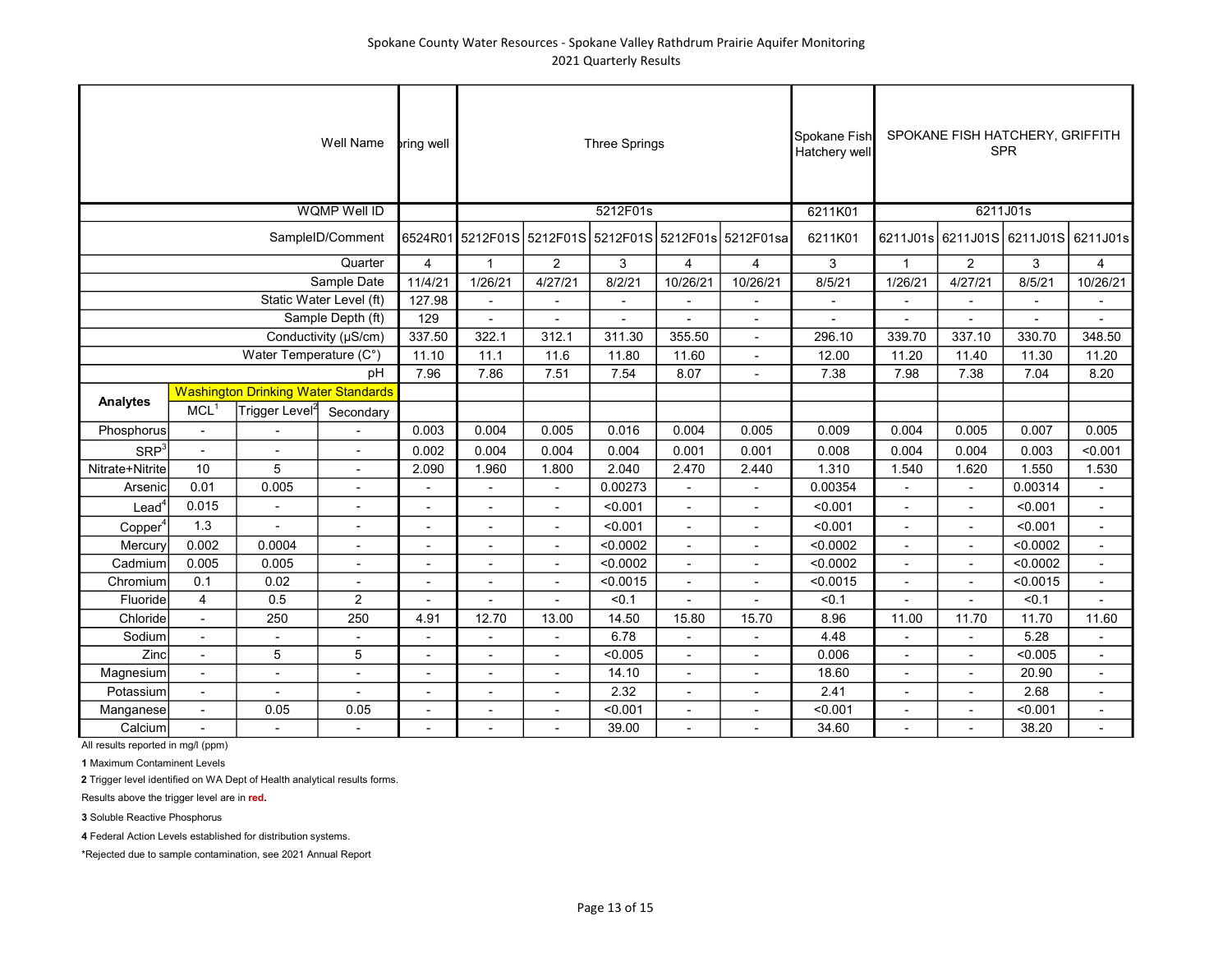|                     |                                                                        |                                            | <b>Well Name</b>         |                          | Waikiki Springs          |                          |                                                          | Waikiki Springs-new location |                          |                          |                          |  |  |
|---------------------|------------------------------------------------------------------------|--------------------------------------------|--------------------------|--------------------------|--------------------------|--------------------------|----------------------------------------------------------|------------------------------|--------------------------|--------------------------|--------------------------|--|--|
|                     |                                                                        |                                            | <b>WQMP Well ID</b>      |                          | 6306P01s                 |                          |                                                          | 6306P01s2                    |                          |                          |                          |  |  |
|                     | 6306P01s                                                               |                                            |                          |                          |                          |                          | 6306P01s 6306P01s 6306P01s 6306P01s2 6306P01s2 6306P01s2 | 6306P01s2                    |                          |                          |                          |  |  |
|                     | $\mathbf{1}$                                                           | $\overline{2}$                             | 3                        | 4                        | 1                        | $\overline{2}$           | 3                                                        | 4                            |                          |                          |                          |  |  |
|                     |                                                                        |                                            | Sample Date              | 1/26/21                  | 4/27/21                  | 8/5/21                   | 10/26/21                                                 | 1/26/21                      | 4/27/21                  | 8/5/21                   | 10/26/21                 |  |  |
|                     |                                                                        |                                            | Static Water Level (ft)  | $\overline{\phantom{a}}$ |                          |                          |                                                          |                              |                          |                          |                          |  |  |
|                     |                                                                        |                                            | Sample Depth (ft)        | $\overline{a}$           |                          |                          |                                                          |                              |                          |                          |                          |  |  |
|                     |                                                                        |                                            | Conductivity (µS/cm)     | 374.40                   | 327.70                   | 368.00                   | 355.80                                                   | 332.70                       | 331.60                   | 296.90                   | 346.60                   |  |  |
|                     |                                                                        | Water Temperature (C°)                     |                          | 10.70                    | 10.90                    | 11.00                    | 10.80                                                    | 10.30                        | 10.90                    | 10.90                    | 10.70                    |  |  |
|                     |                                                                        |                                            | pH                       | 7.81                     | 7.57                     | 6.43                     | 8.12                                                     | 7.97                         | 7.73                     | 6.93                     | 8.2                      |  |  |
|                     |                                                                        | <b>Washington Drinking Water Standards</b> |                          |                          |                          |                          |                                                          |                              |                          |                          |                          |  |  |
| Analytes            | MCL <sup>1</sup>                                                       | Trigger Level <sup>2</sup>                 | Secondary                |                          |                          |                          |                                                          |                              |                          |                          |                          |  |  |
| Phosphorus          | Ĭ.                                                                     |                                            |                          | 0.003                    | 0.003                    | < 0.002                  | 0.003                                                    | 0.002                        | 0.002                    | 0.002                    | 0.004                    |  |  |
| SRP <sup>3</sup>    | $\blacksquare$                                                         | ÷,                                         | $\overline{\phantom{a}}$ | 0.002                    | 0.002                    | 0.001                    | 0.001                                                    | 0.002                        | 0.001                    | 0.001                    | < 0.001                  |  |  |
| Nitrate+Nitrite     | 10                                                                     | 5                                          | $\overline{a}$           | 2.940                    | 2.900                    | 2.790                    | 3.330                                                    | 1.910                        | 1.970                    | 2.010                    | 2.130                    |  |  |
| Arsenic             | 0.01                                                                   | 0.005                                      | $\blacksquare$           |                          |                          | 0.00224                  |                                                          |                              |                          | 0.00262                  |                          |  |  |
| $\textsf{lead}^4$   | 0.015                                                                  | $\overline{\phantom{a}}$                   | $\overline{\phantom{a}}$ | $\overline{\phantom{a}}$ | $\overline{\phantom{a}}$ | < 0.001                  | $\overline{\phantom{a}}$                                 | $\overline{\phantom{a}}$     | Ĭ.                       | < 0.001                  | $\overline{\phantom{a}}$ |  |  |
| Copper <sup>4</sup> | 1.3                                                                    | $\overline{a}$                             | $\blacksquare$           | $\overline{\phantom{a}}$ | $\overline{\phantom{a}}$ | < 0.001                  | L.                                                       | $\blacksquare$               | Ĭ.                       | < 0.001                  |                          |  |  |
| Mercury             | 0.002                                                                  | 0.0004                                     |                          |                          | $\overline{\phantom{a}}$ | < 0.0002                 | $\overline{\phantom{0}}$                                 |                              | ÷,                       | < 0.0002                 |                          |  |  |
| Cadmium             | 0.005                                                                  | 0.005                                      | $\overline{\phantom{a}}$ | $\overline{a}$           | L,                       | < 0.0002                 | $\blacksquare$                                           | $\overline{a}$               | $\overline{a}$           | < 0.0002                 |                          |  |  |
| Chromium            | 0.1                                                                    | 0.02                                       | $\blacksquare$           | $\overline{a}$           | $\overline{a}$           | < 0.0015                 | $\overline{\phantom{a}}$                                 | $\overline{a}$               | $\overline{a}$           | < 0.0015                 |                          |  |  |
| Fluoride            | $\overline{4}$                                                         | 0.5<br>$\overline{2}$                      |                          |                          |                          | < 0.1                    |                                                          |                              |                          | < 0.1                    |                          |  |  |
| Chloride            |                                                                        | 250                                        | 250                      | 13.40                    | 16.50                    | 14.30                    | 14.20                                                    | 8.24                         | 9.10                     | 8.28                     | 8.94                     |  |  |
| Sodium              | $\overline{\phantom{a}}$                                               | ÷,                                         | $\blacksquare$           | $\overline{\phantom{a}}$ | $\overline{a}$           | 7.04                     | $\overline{\phantom{a}}$                                 | $\overline{\phantom{a}}$     | $\overline{\phantom{a}}$ | 4.86                     |                          |  |  |
| Zinc                | 5<br>5<br>$\overline{\phantom{a}}$                                     |                                            | $\blacksquare$           | $\overline{\phantom{a}}$ | < 0.005                  | $\blacksquare$           | $\overline{a}$                                           | $\blacksquare$               | < 0.005                  | $\sim$                   |                          |  |  |
| Magnesium           | $\overline{\phantom{a}}$<br>$\overline{\phantom{0}}$<br>$\blacksquare$ |                                            | $\overline{a}$           | $\blacksquare$           | 24.50                    | $\overline{\phantom{0}}$ | $\blacksquare$                                           | ä,                           | 21.20                    | $\overline{\phantom{a}}$ |                          |  |  |
| Potassium           | Ĭ.                                                                     | $\overline{a}$                             | $\overline{a}$           | $\blacksquare$           | ۰                        | 2.82                     | $\overline{\phantom{a}}$                                 | $\overline{\phantom{a}}$     | ä,                       | 2.64                     |                          |  |  |
| Manganese           | 0.05<br>0.05<br>$\blacksquare$                                         |                                            |                          | $\overline{\phantom{a}}$ | ٠                        | < 0.001                  | $\blacksquare$                                           | $\blacksquare$               | Ĭ.                       | < 0.001                  |                          |  |  |
| Calcium             |                                                                        |                                            |                          | $\overline{a}$           |                          | 39.90                    |                                                          |                              |                          | 35.60                    |                          |  |  |

1 Maximum Contaminent Levels

2 Trigger level identified on WA Dept of Health analytical results forms.

Results above the trigger level are in red.

3 Soluble Reactive Phosphorus

4 Federal Action Levels established for distribution systems.